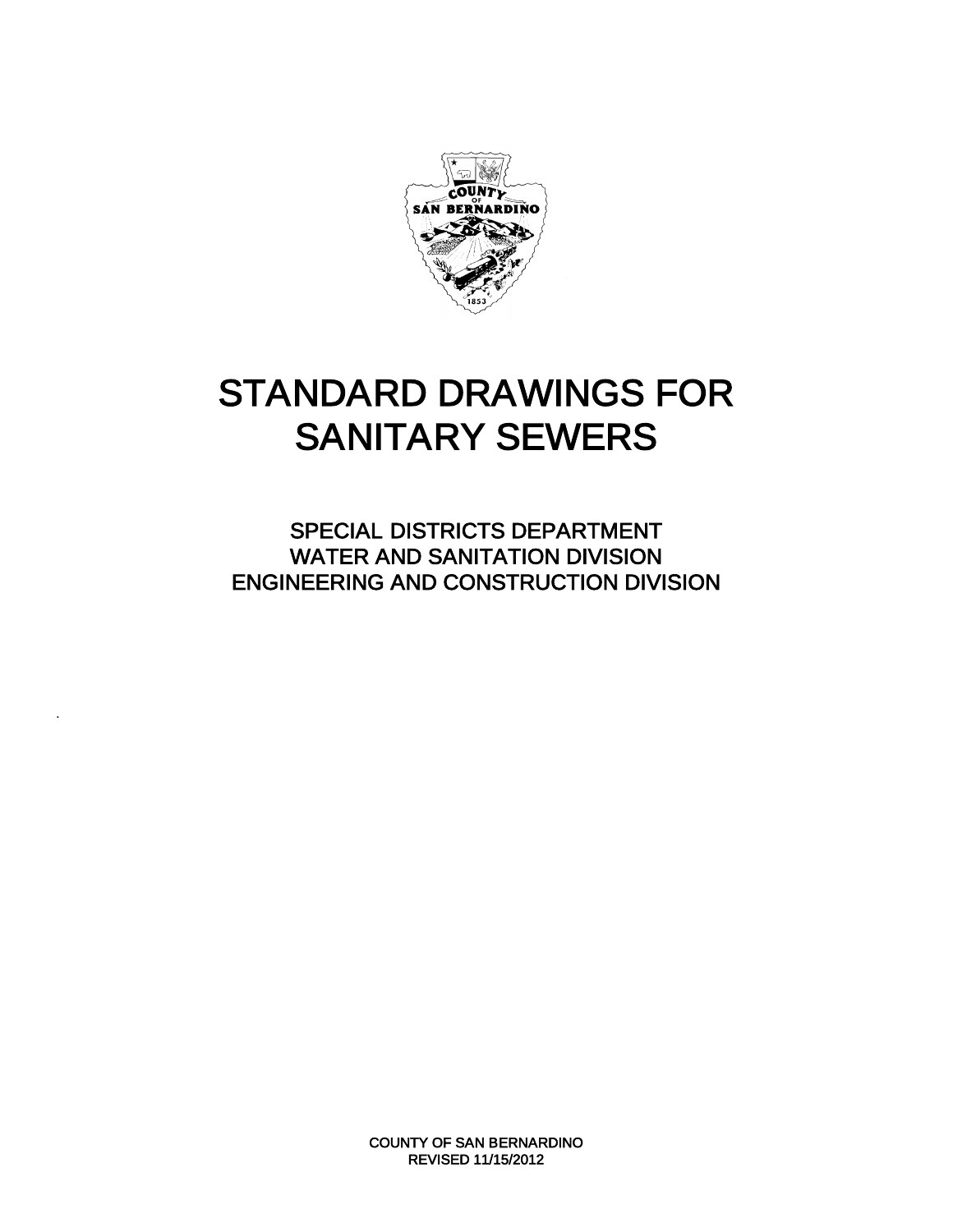#### **COUNTY OF SAN BERNARDINO SPECIAL DISTRICTS DEPARTMENT**

## **TABLE OF CONTENTS DIVISION "E" STANDARD DRAWINGS SEWERS**

#### **Page / Drawing**

- E-1 Protection of Utility Water Lines from Gravity Sewers<br>E-2 Pre-cast Manhole
- E-2 Pre-cast Manhole<br>E-3 Manhole Adiustme
- E-3 Manhole Adjustment to Grade<br>E-3A Pre-cast Manhole Unpaved Are
- E-3A Pre-cast Manhole Unpaved Area<br>E-4 Drop Manhole
- E-4 Drop Manhole<br>E-5 Manhole Fram
- Manhole Frame and Cover
- E-6 Pre-cast Concrete Shallow Manhole
- E-7 Saddle Installation Detail
- E-8 Tap for A.C.P. or V.C.P. Pipe
- E-9 Sewer Lateral Non-curbed Streets, Type A, B, and C
- E-10 Sewer Lateral Curbed Streets
- E-11 Chimney and Deep Lateral<br>E-12 Building Lateral
- E-12 Building Lateral<br>E-13 Lateral Connect
- E-13 Lateral Connection Adjacent to Waterways<br>E-14 Sewer Main End of Line Cleanout
- E-14 Sewer Main End of Line Cleanout<br>E-15 Backwater Valve Detail "A"
- E-15 Backwater Valve Detail "A"<br>E-16 Cutoff Wall for Mountain SI
- E-16 Cutoff Wall for Mountain Slopes<br>E-17 Concrete Blanket for Sewer Late
- E-17 Concrete Blanket for Sewer Lateral Crossing Under Water Course or Crossing<br>E-18 Pipe Bedding
- Pipe Bedding
- E-19 Building Sewer or Lateral Parallel With Water Course<br>E-20 Backfill Stabilizer and Concrete Blanket
- E-20 Backfill Stabilizer and Concrete Blanket<br>E-21 Erosion Control, Building & On-Site Sew
- E-21 Erosion Control, Building & On-Site Sewers
- E-22 Building Sewer Installation, Open System Gravity, CSD, CSA 79 & 53B
- Building Sewer Detail, Open System Gravity
- E-23B Building Sewer Installation Details, Closed System Gravity
- E-24 Building Sewer Installation, Closed System Gravity
- E-25 Elevated Stream Crossing Plan
- E-26 Concrete Encasement
- E-27 Camp Site Sewer and Utility Connection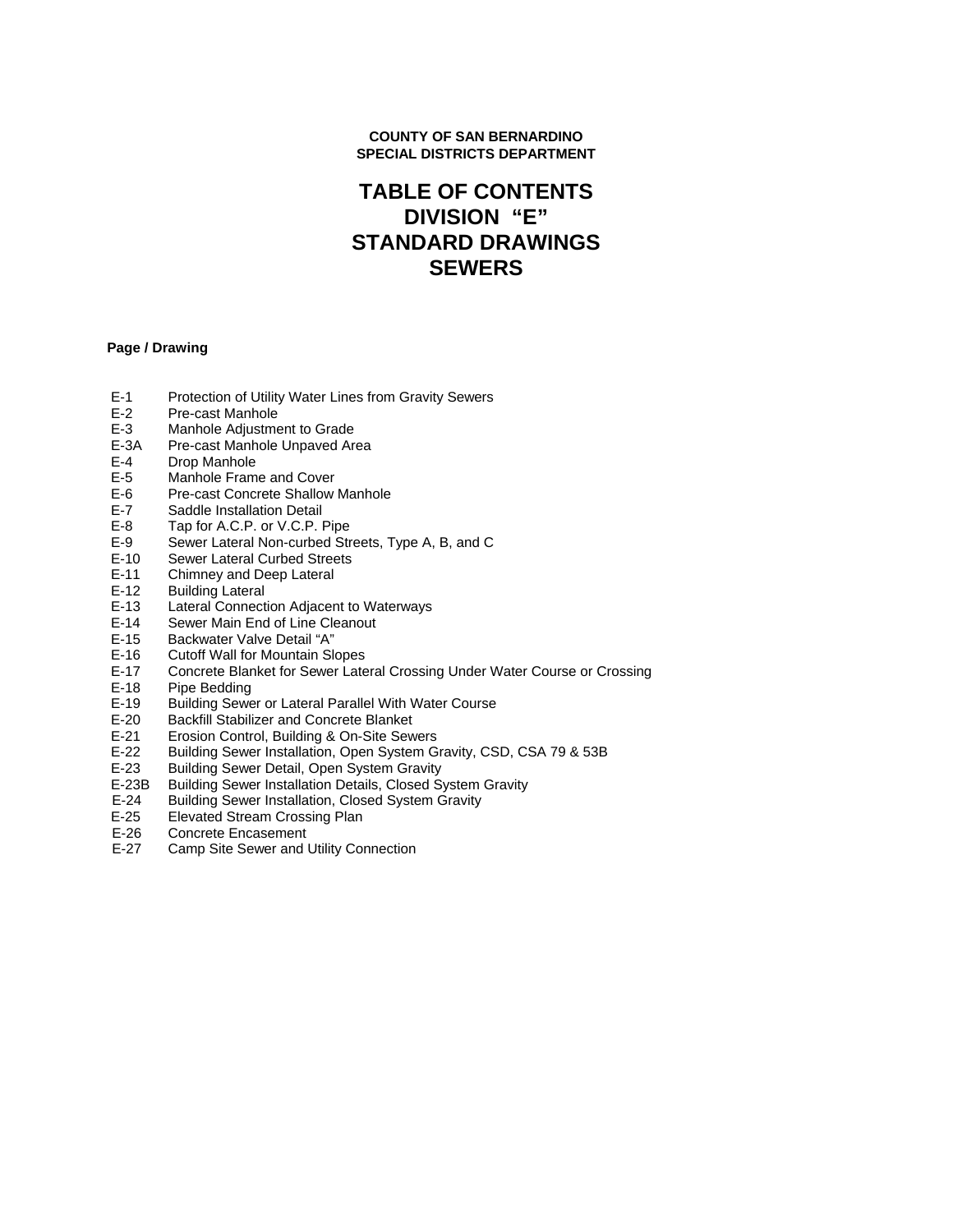| 1'<br>6'                      | 3'<br>3'<br>ZONE "D":<br>ZONE "B"<br>יק״<br><b>ONE</b><br>6'<br><u>'ONE</u><br>$\overline{c}$<br>2<br>ZÓŃE<br>ZONE "C"<br>ZONE "A"<br>ZONE<br>PARALI FL<br>CROSSING<br>SANITARY SEWERS AND<br>SANITARY SEWERS AND<br>UTILITY WATER LINES<br>UTILITY WATER LINES                                                                         | ZONE "B                         |  |  |  |
|-------------------------------|-----------------------------------------------------------------------------------------------------------------------------------------------------------------------------------------------------------------------------------------------------------------------------------------------------------------------------------------|---------------------------------|--|--|--|
| ZONE "P"                      | WATER MAIN CONSTRUCTION IN THIS ZONE IS PROHIBITED.                                                                                                                                                                                                                                                                                     |                                 |  |  |  |
| ZONE "A"                      | NO WATER MAINS SHALL BE CONSTRUCTED IN THIS ZONE WITHOUT<br>APPROVAL FROM THE HEALTH AGENCY.                                                                                                                                                                                                                                            |                                 |  |  |  |
| ZONE "B"                      | WATER MAINS IN THIS ZONE SHALL BE CONSTRUCTED OF SPECIAL<br>PIPE AS LISTED BELOW.                                                                                                                                                                                                                                                       |                                 |  |  |  |
| ZONE "C"                      | WATER MAINS SHALL HAVE NO JOINTS WITHIN ZONE "C" AND SHALL<br>BE CONSTRUCTED OF SPECIAL PIPE AS LISTED BELOW.                                                                                                                                                                                                                           |                                 |  |  |  |
| ZONE "D"                      | WATER MAINS SHALL HAVE NO JOINTS WITHIN ZONE "D" AND SHALL<br>BE CONSTRUCTED OF SPECIAL PIPE AS LISTED BELOW.                                                                                                                                                                                                                           |                                 |  |  |  |
| 1.<br>2.<br>PIPE.<br>3.<br>4. | SPECIAL PIPE ALTERNATIVES:<br>DUCTILE IRON PIPE WITH HOT DIP BITMINOUS COATING.<br>DIPPED AND WRAPPED ONE-FOURTH INCH THICK WELDED STEEL<br>CLASS 200 PRESSURE RATED PLASTIC WATER PIPE (DR 14 PER<br>AWWA C900) OR EQUIVALENT.<br>REINFORCED CONCRETE PRESSURE PIPE, STEEL CYLINDER<br>TYPE, PER AWWA (C300-74 OR C301-79 OR C303-70). |                                 |  |  |  |
|                               |                                                                                                                                                                                                                                                                                                                                         |                                 |  |  |  |
|                               | <b>REVISIONS</b><br>PROTECTION OF UTILITY WATER<br>LINES FROM GRAVITY SEWERS                                                                                                                                                                                                                                                            | <b>DRAWING</b><br><b>NUMBER</b> |  |  |  |
|                               | Approved:<br>Gary Martin Date: 127/12                                                                                                                                                                                                                                                                                                   | $E - 1$                         |  |  |  |

r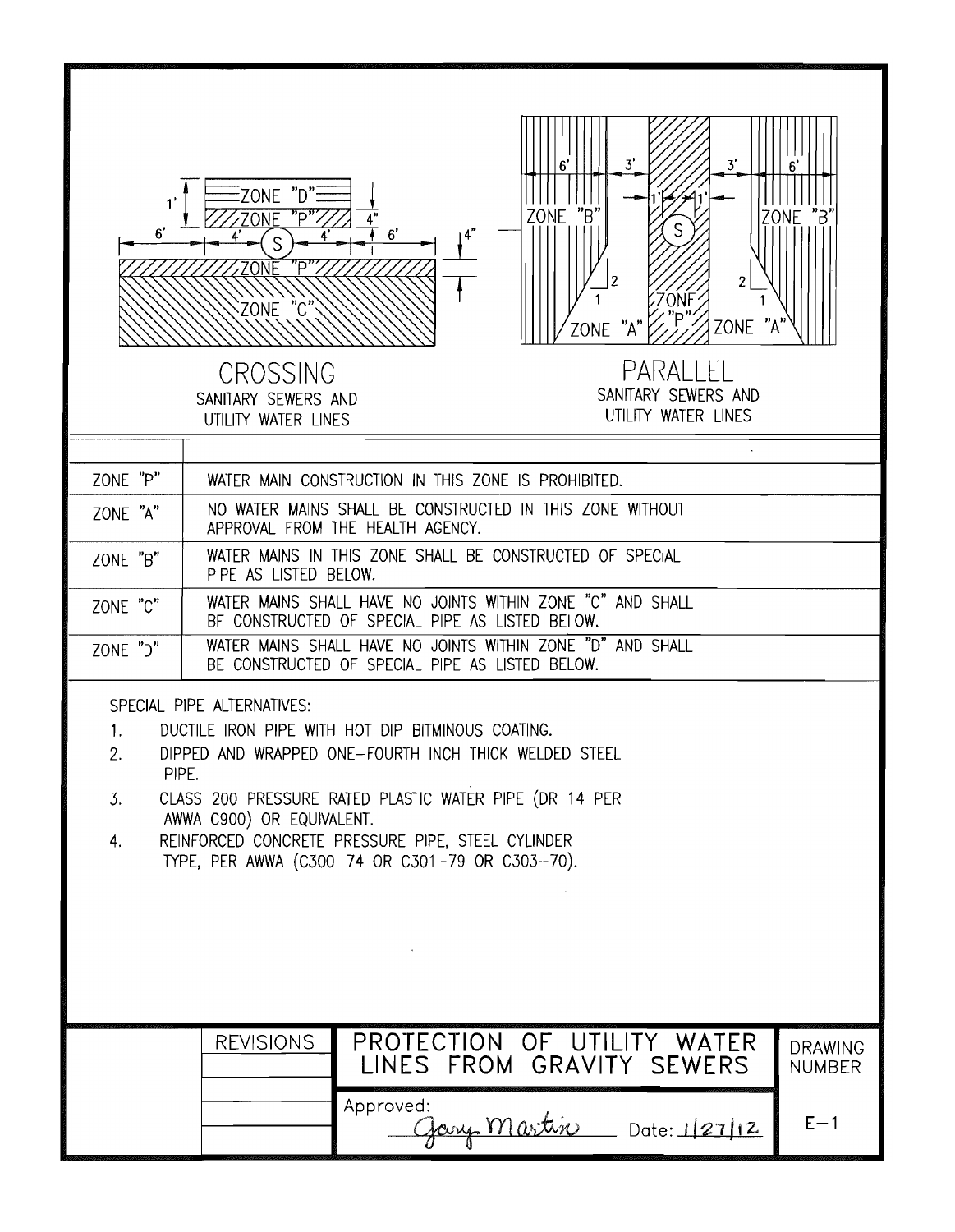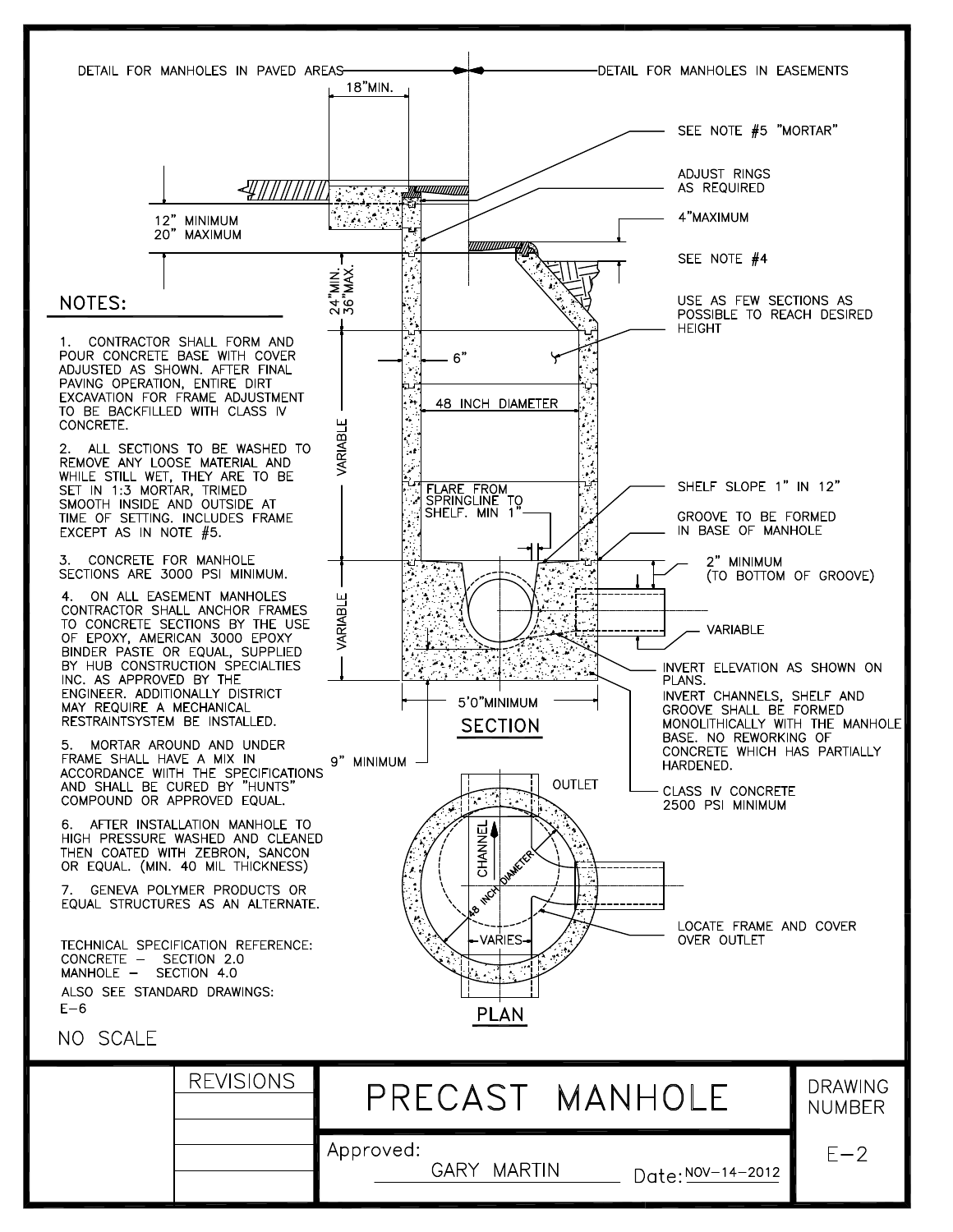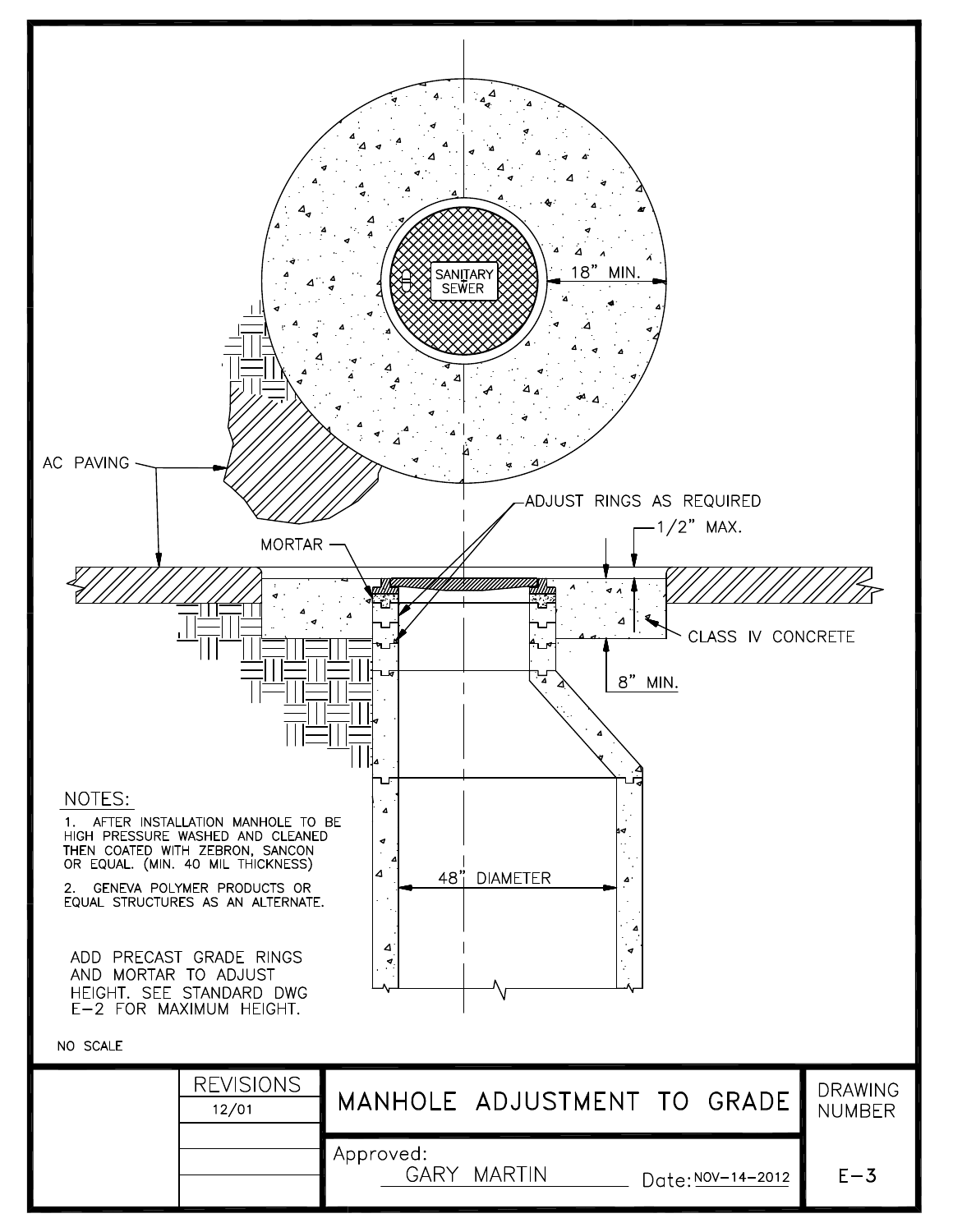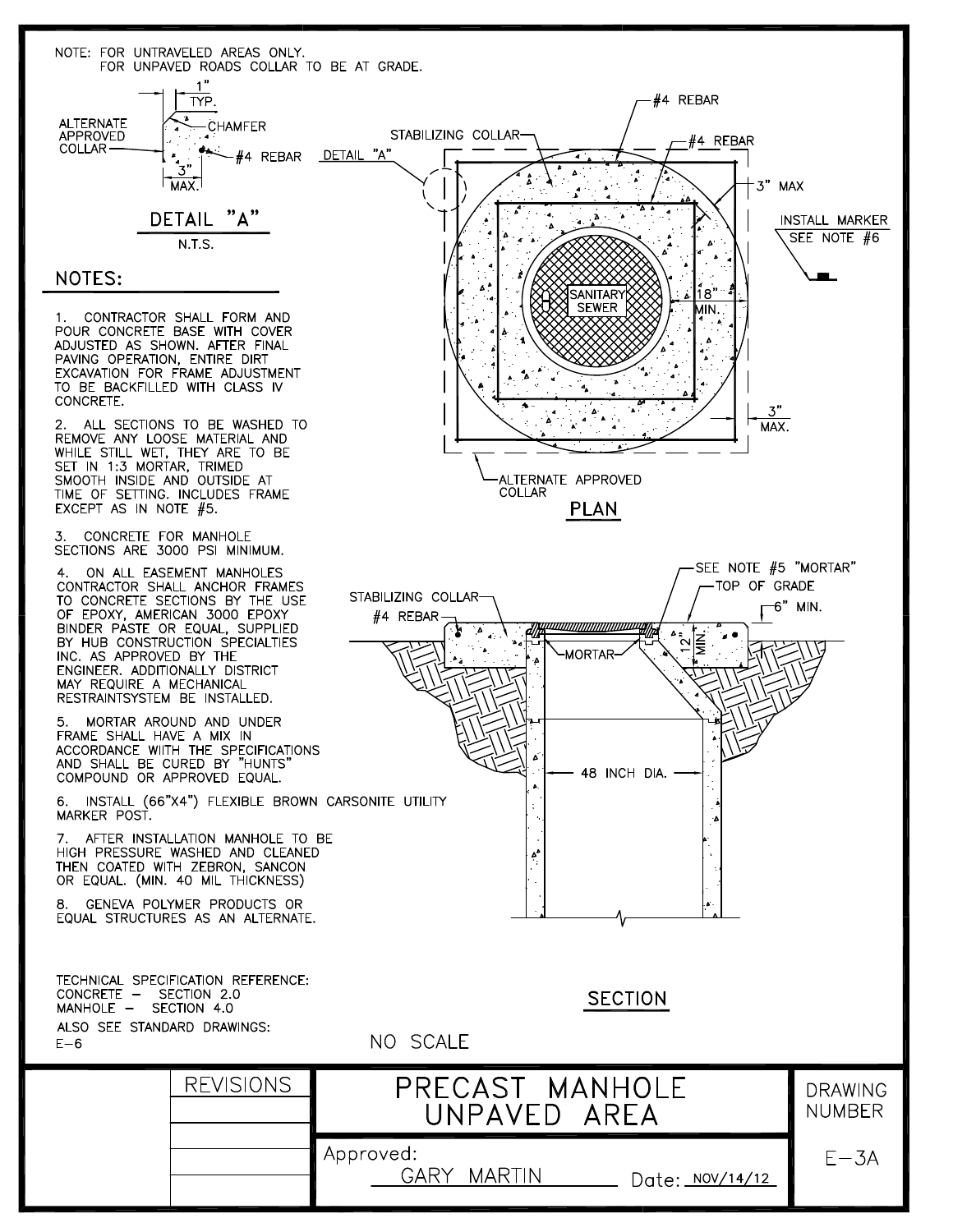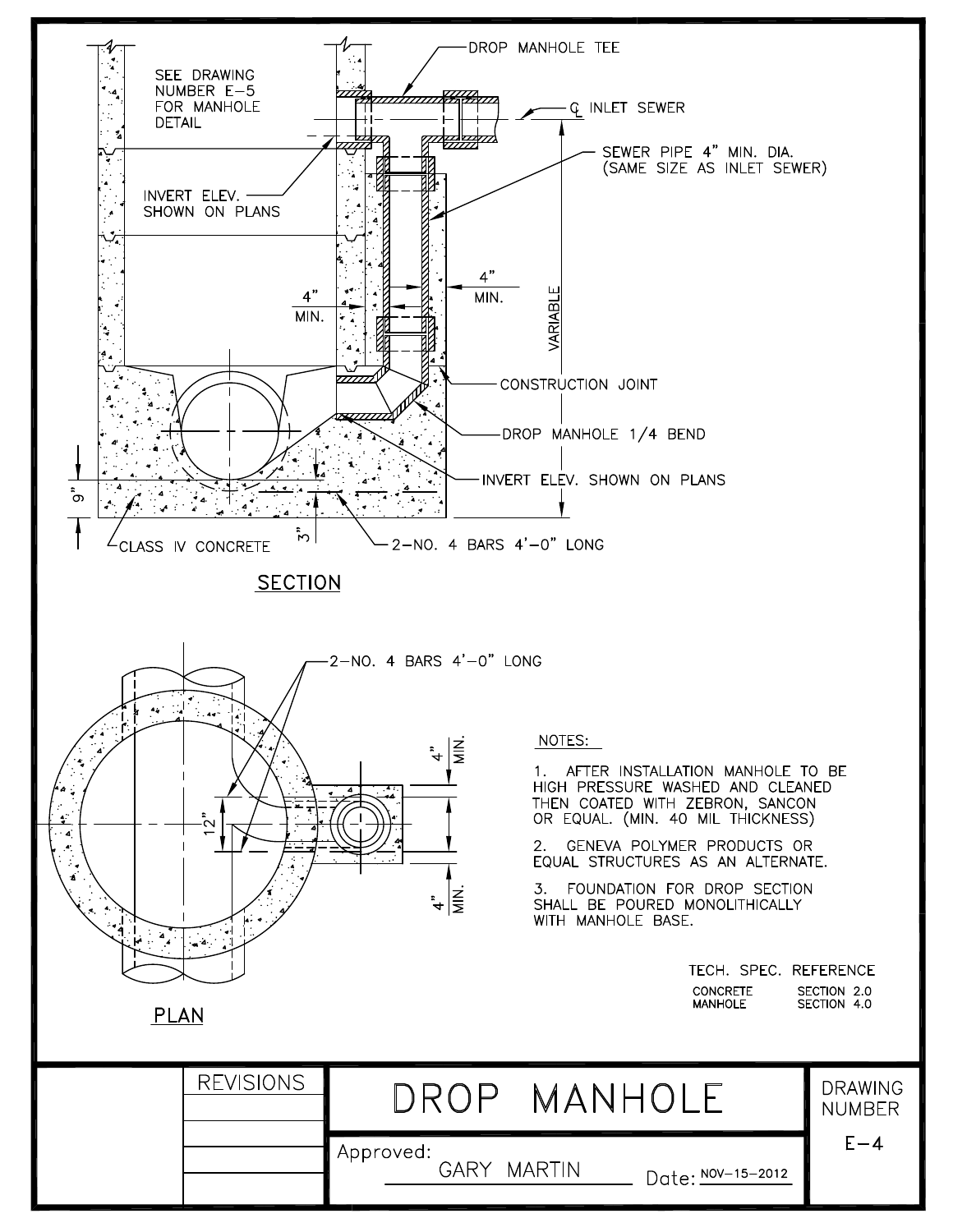## NOTES:

1. FRAME AND COVER SHALL BE NEENAH<br>FOUNDRY COMPANY R-1916-F FRAME AND<br>PLATEN LID BOLTED AND GASKETED W/"T" SEAL<br>OR APPROVED EQUAL WITH LIFTING RECEPTACLE<br>CAST INTO THE COVER AS PER DETAIL SHOWN.<br>COVER SHALL HAVE DIAMOND TR COVER.

2. BOLT-DOWN COVERS ARE REQUIRED IN ALL<br>LOCATIONS AND ARE DENOTED THUSLY --ON THE PLANS.

3. TWO, ONE-HALF INCH STAINLESS STEEL OR<br>MONEL STEEL HEXHEAD BOLTS REQUIRED FOR<br>EACH BOLT DOWN COVER. BOLT HOLES SHALL<br>BE DRILLED COMPLETELY THROUGH THE FRAME<br>AND SHALL BE AMERICAN NATIONAL COARSE<br>THREAD. COVER SHALL BE CO ALLOW BOLTS TO FINISH FLUSH WITH THE TOP OF THE COVER.

4. NO MANHOLE RING AND COVER SET SHALL<br>BE LESS THAN TWENTY FOUR (24) INCHES INSIDE DIAMETER.



**REVISIONS** 

Approved:

SEAL DETAIL

NO SCALE TECH. SPEC. REF: SECTION 4.9



gary martin Date: 1/27/12

 $E-5$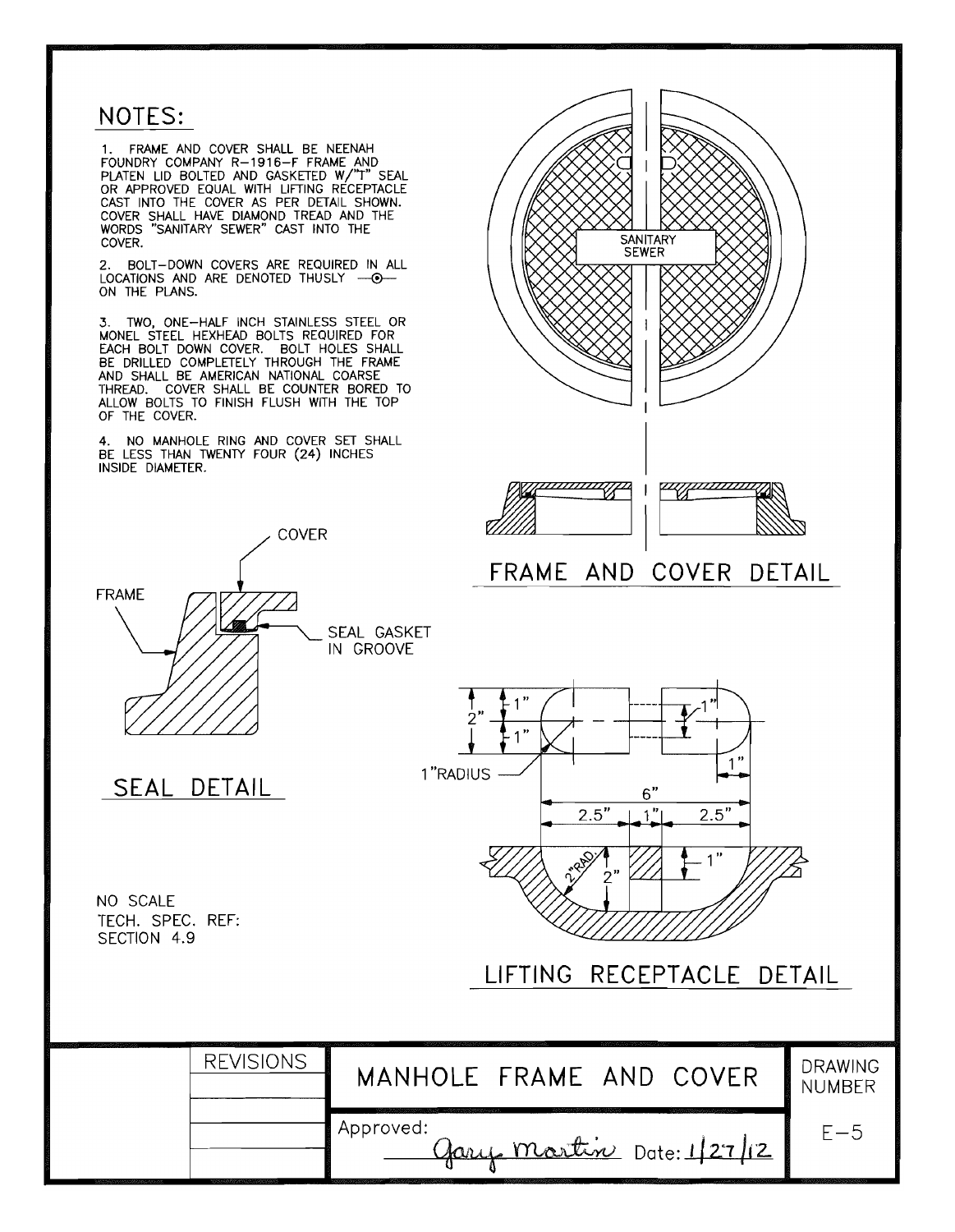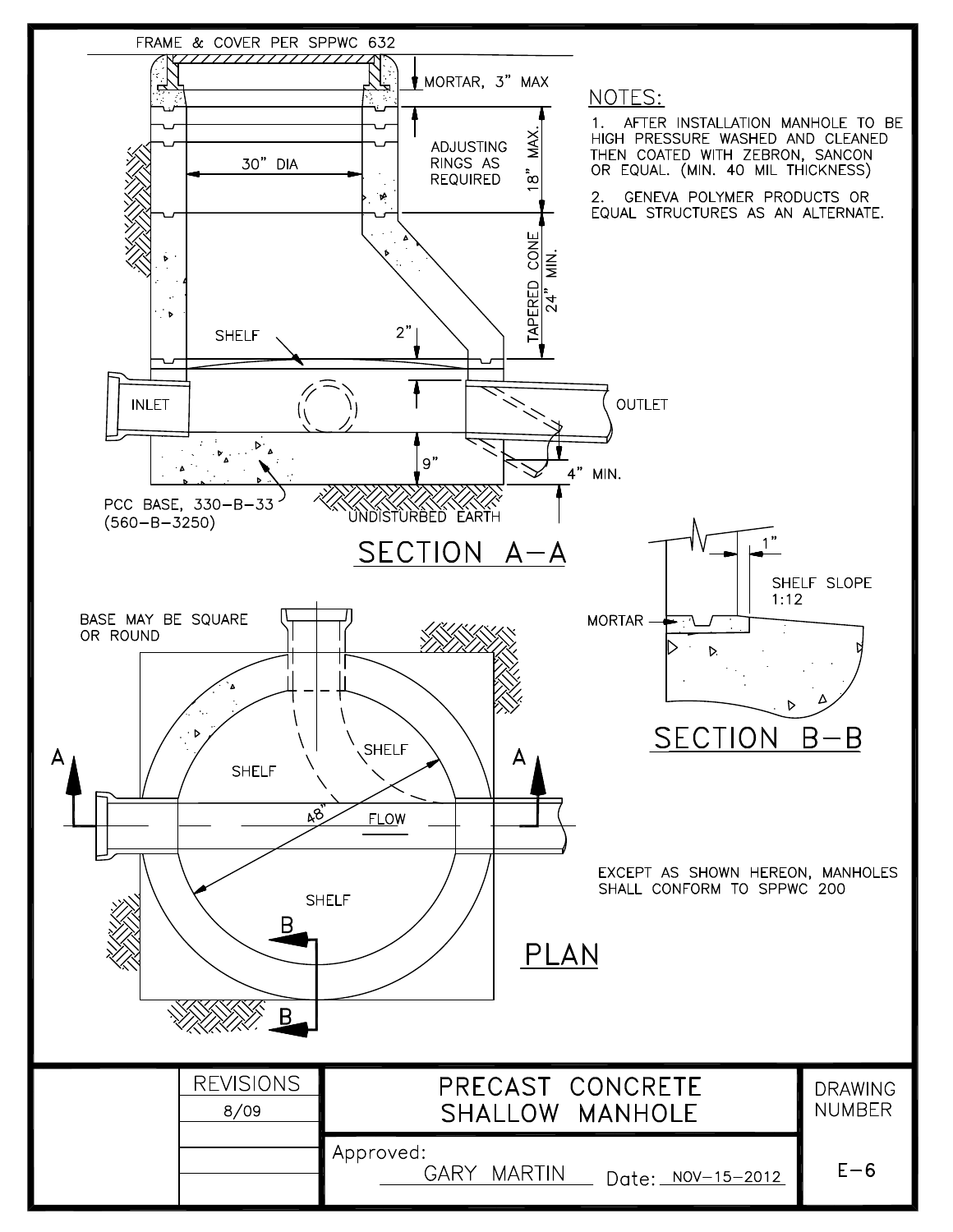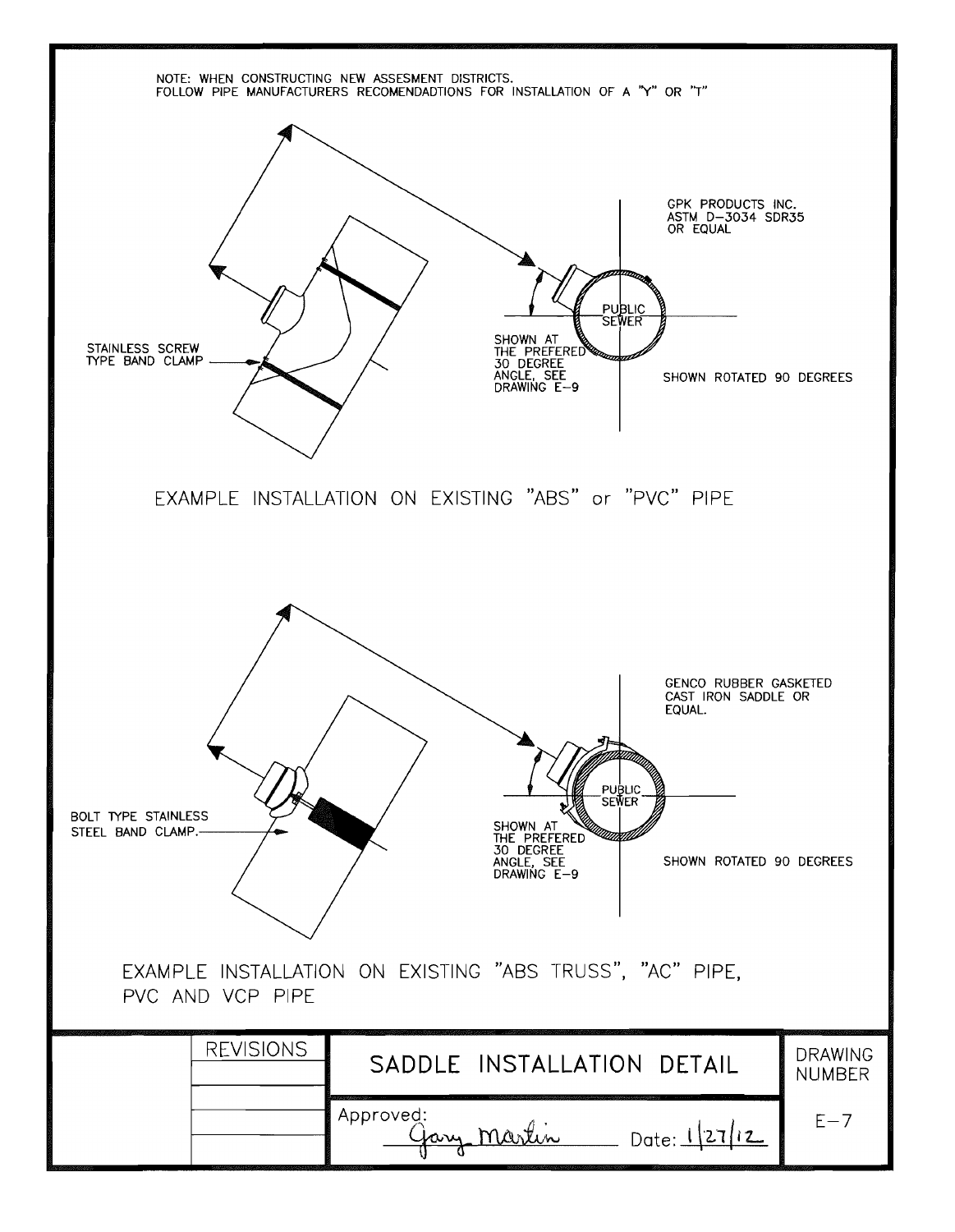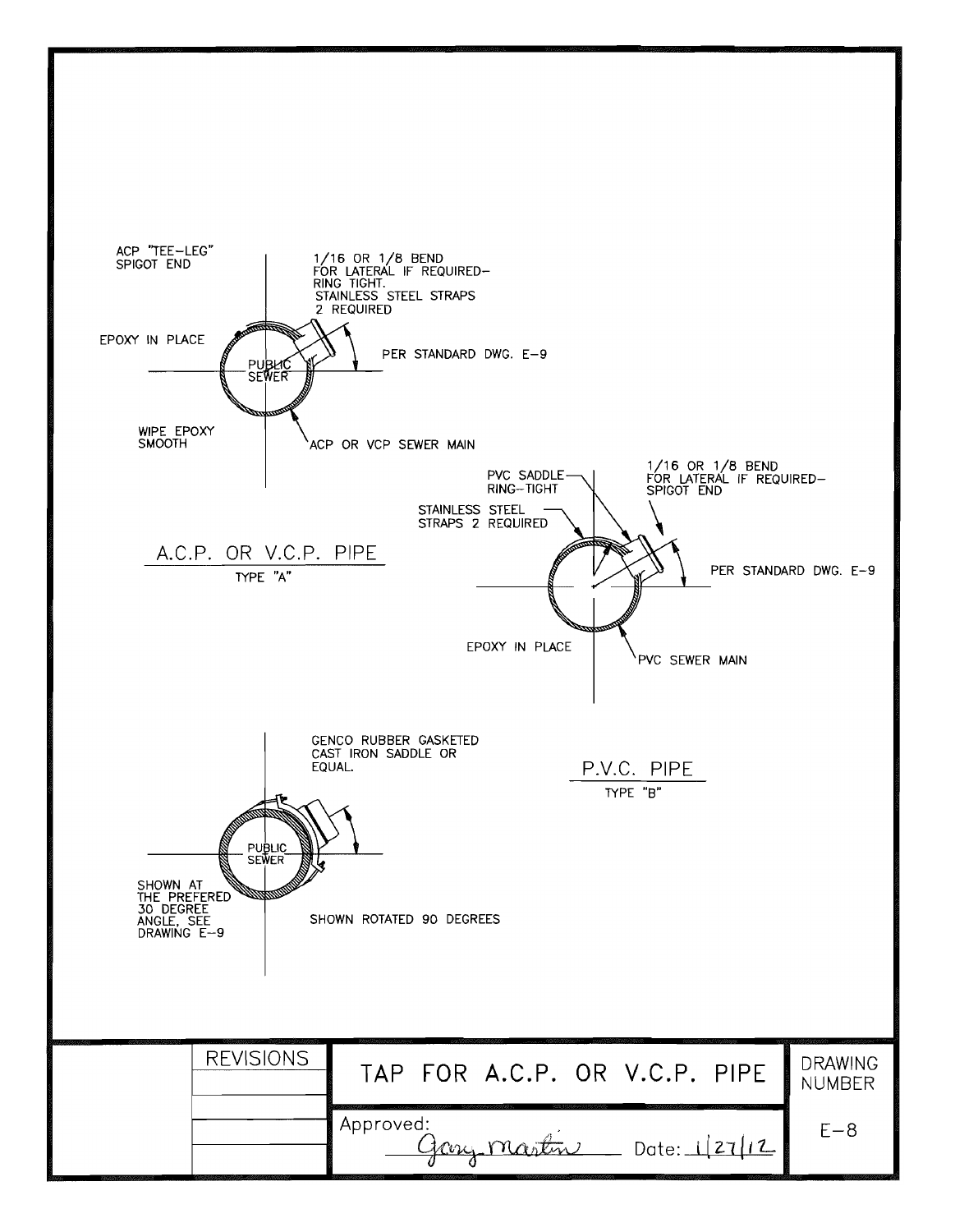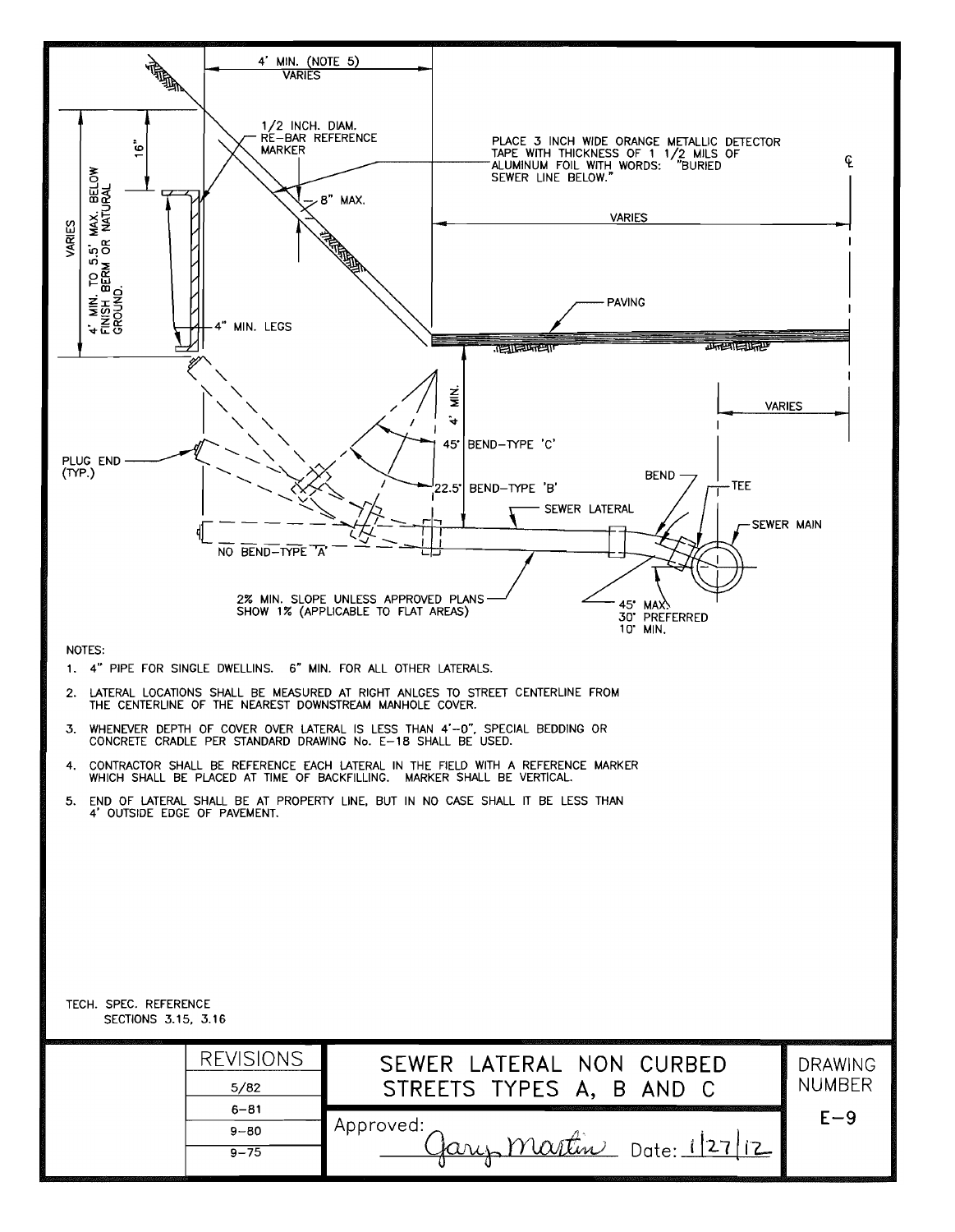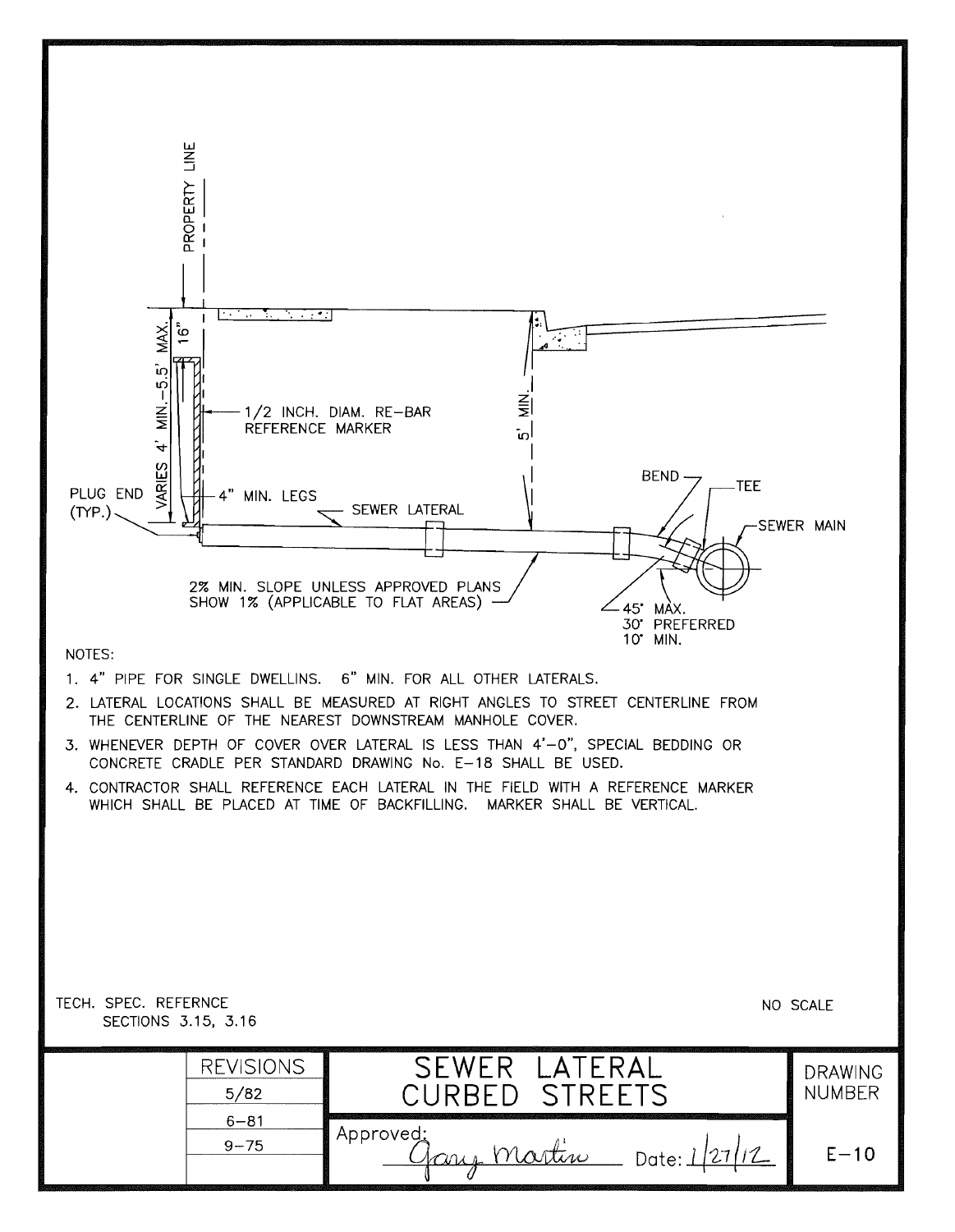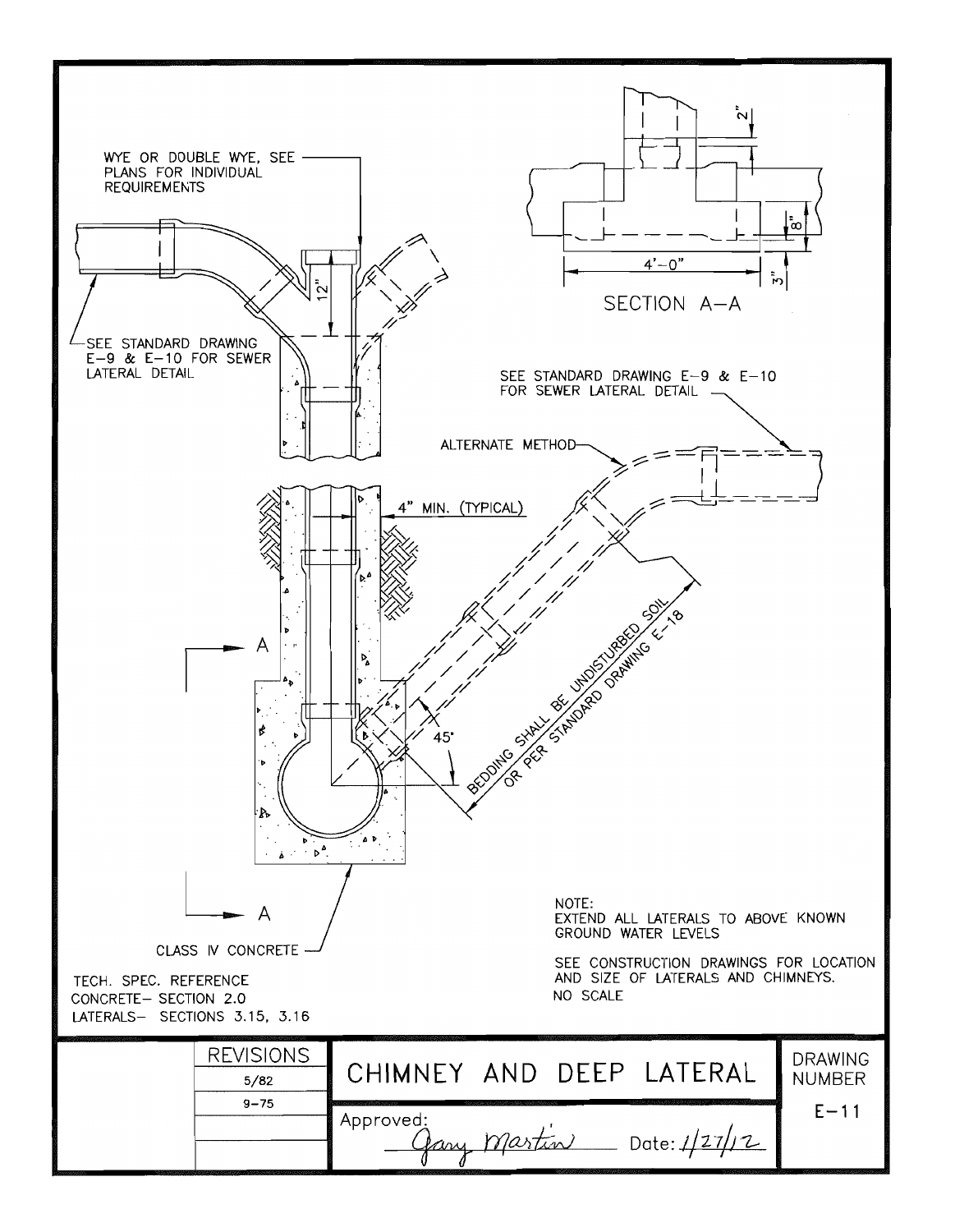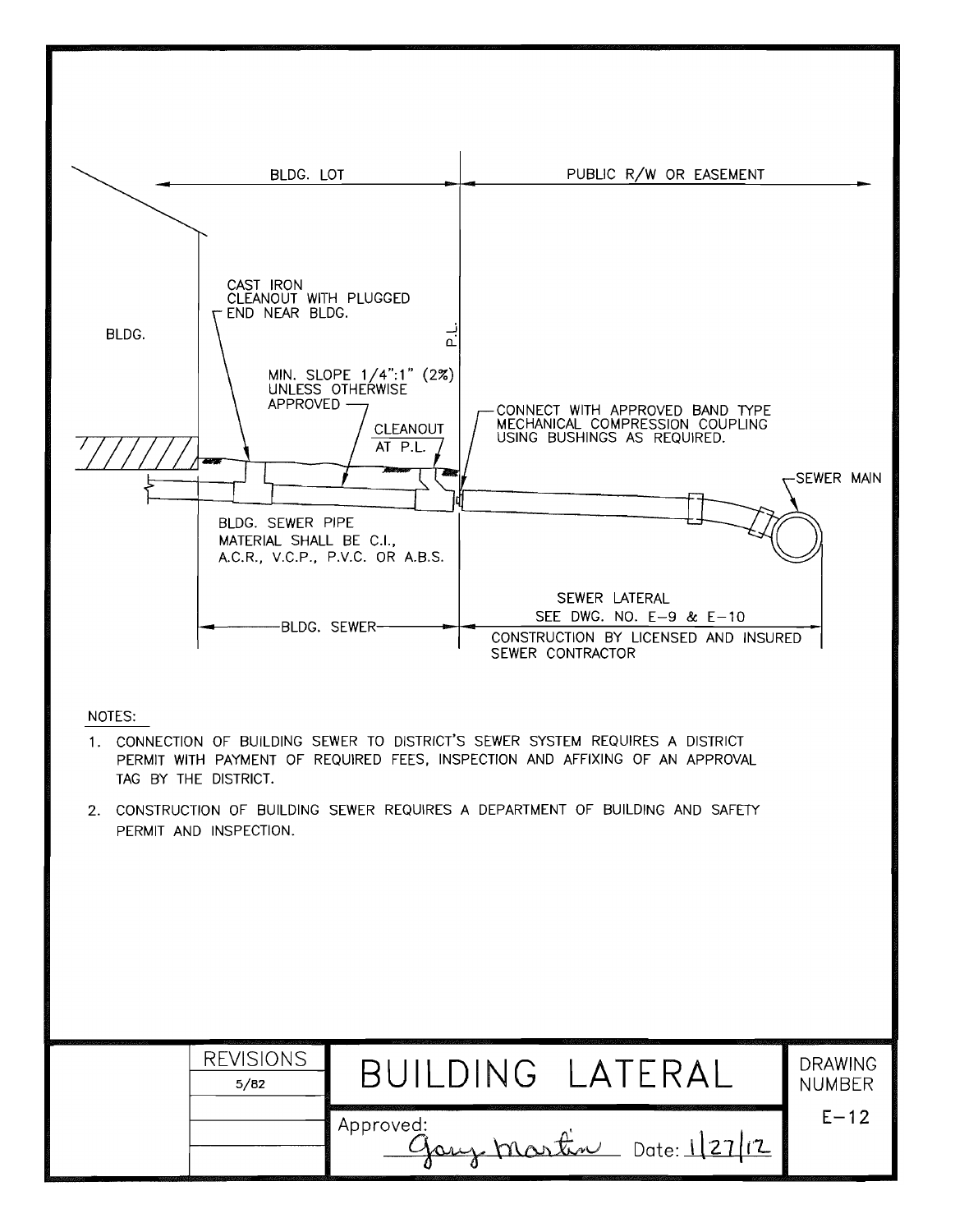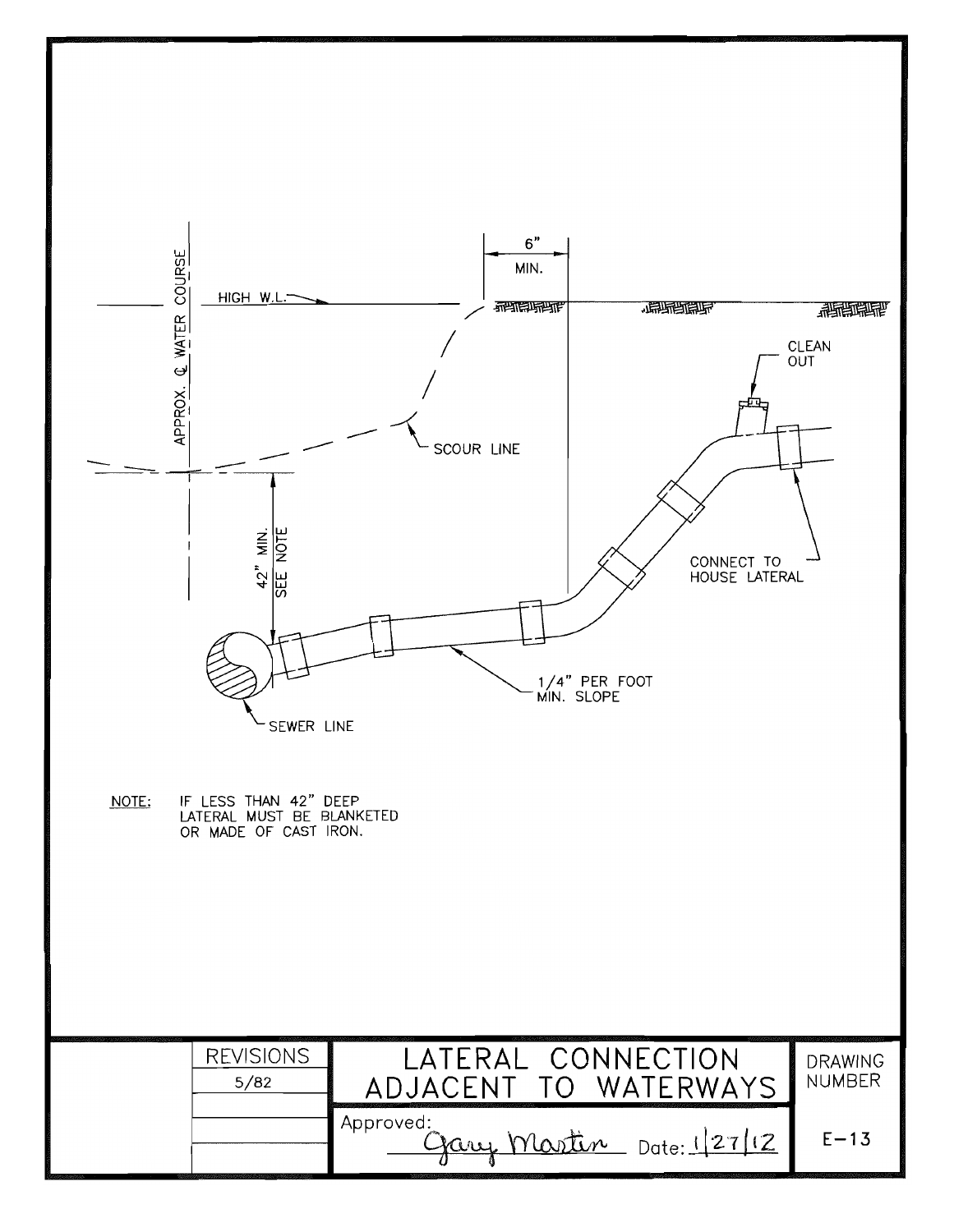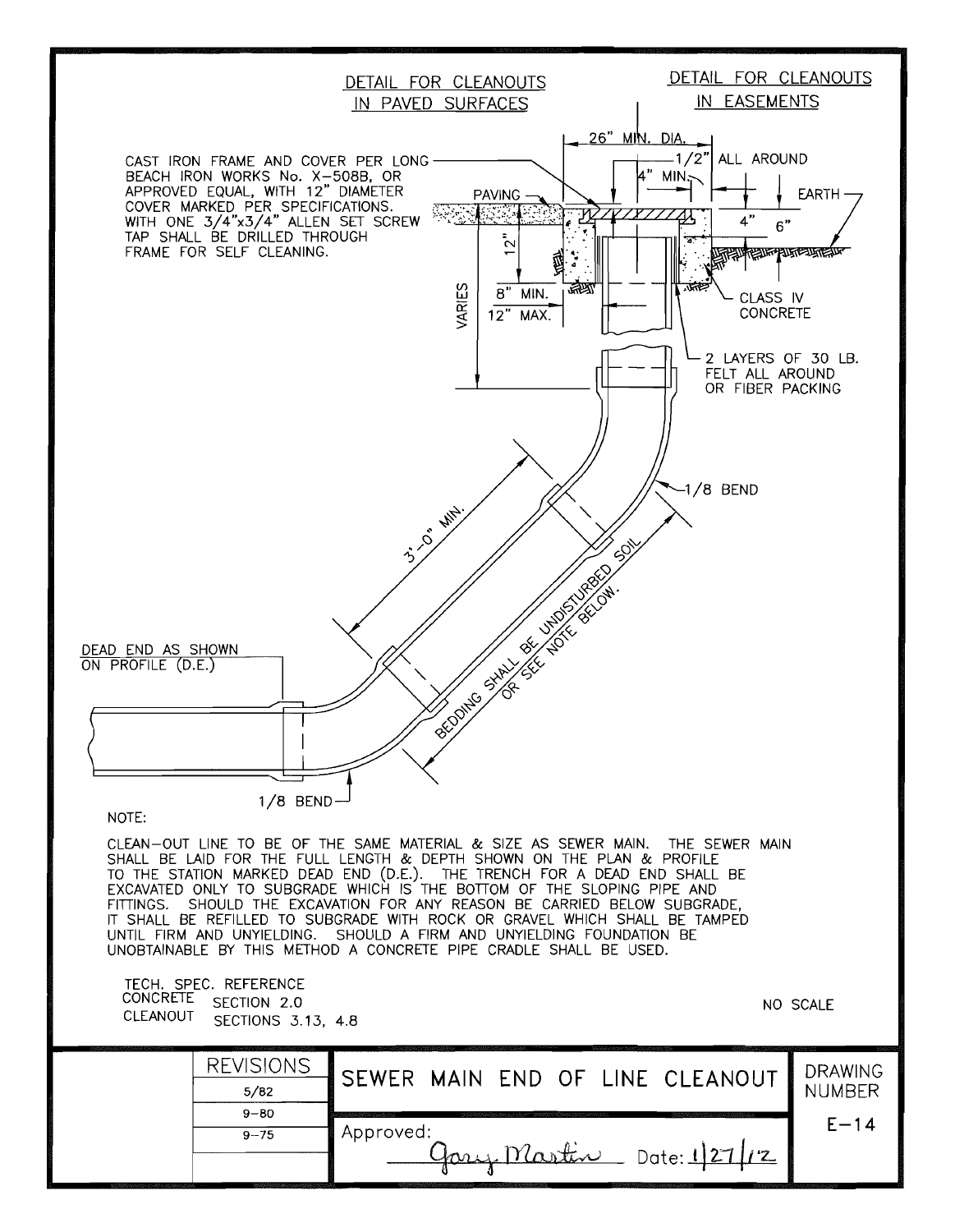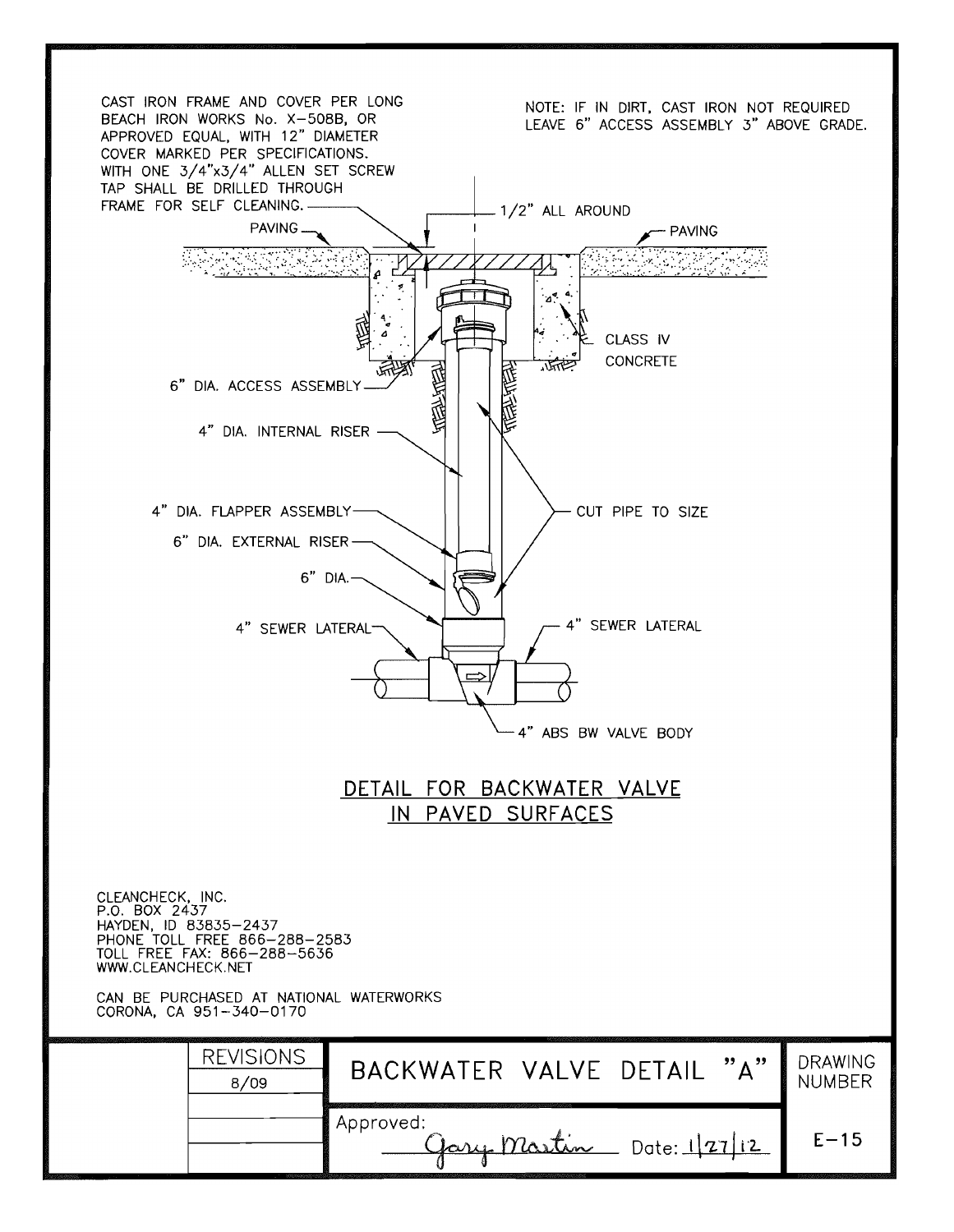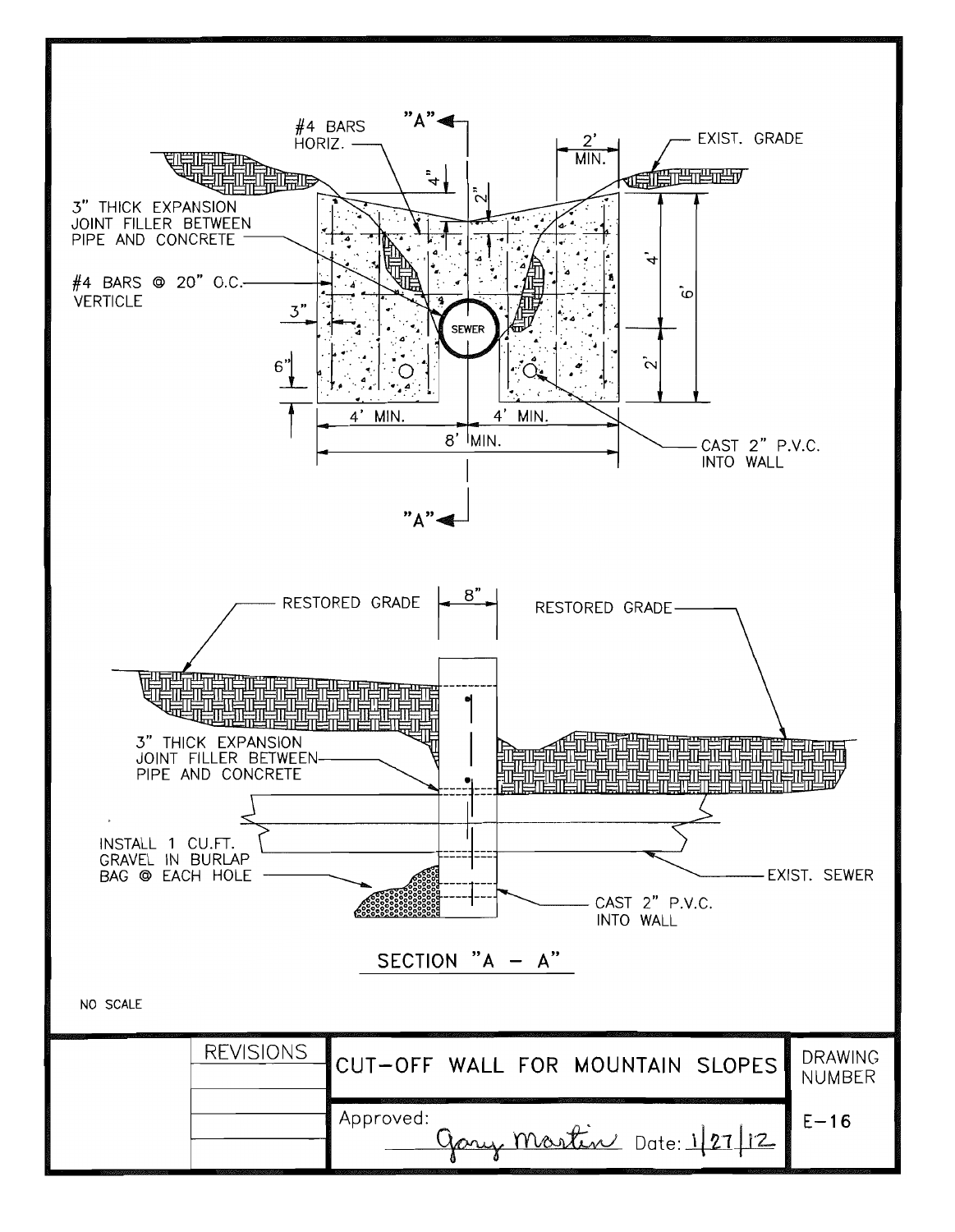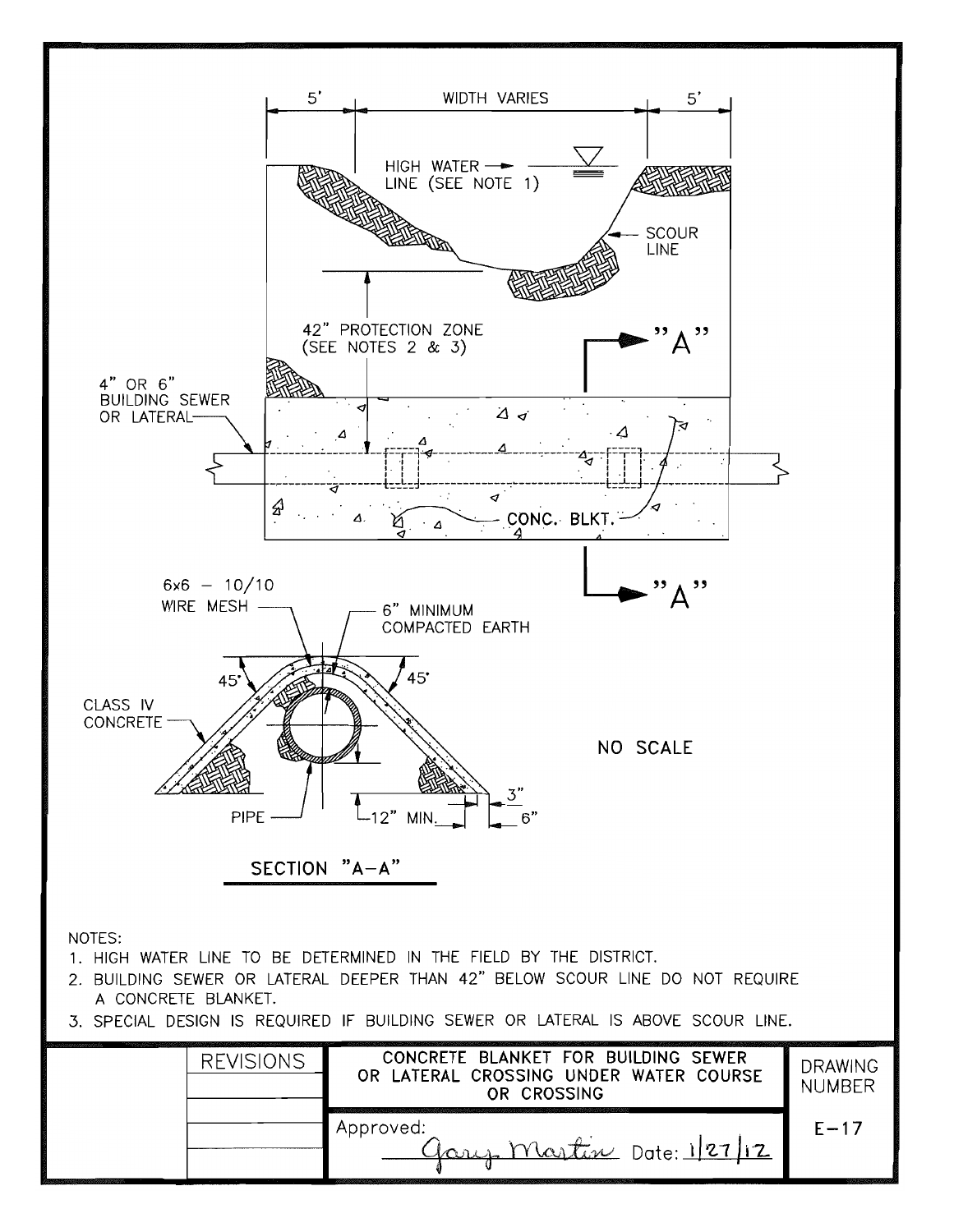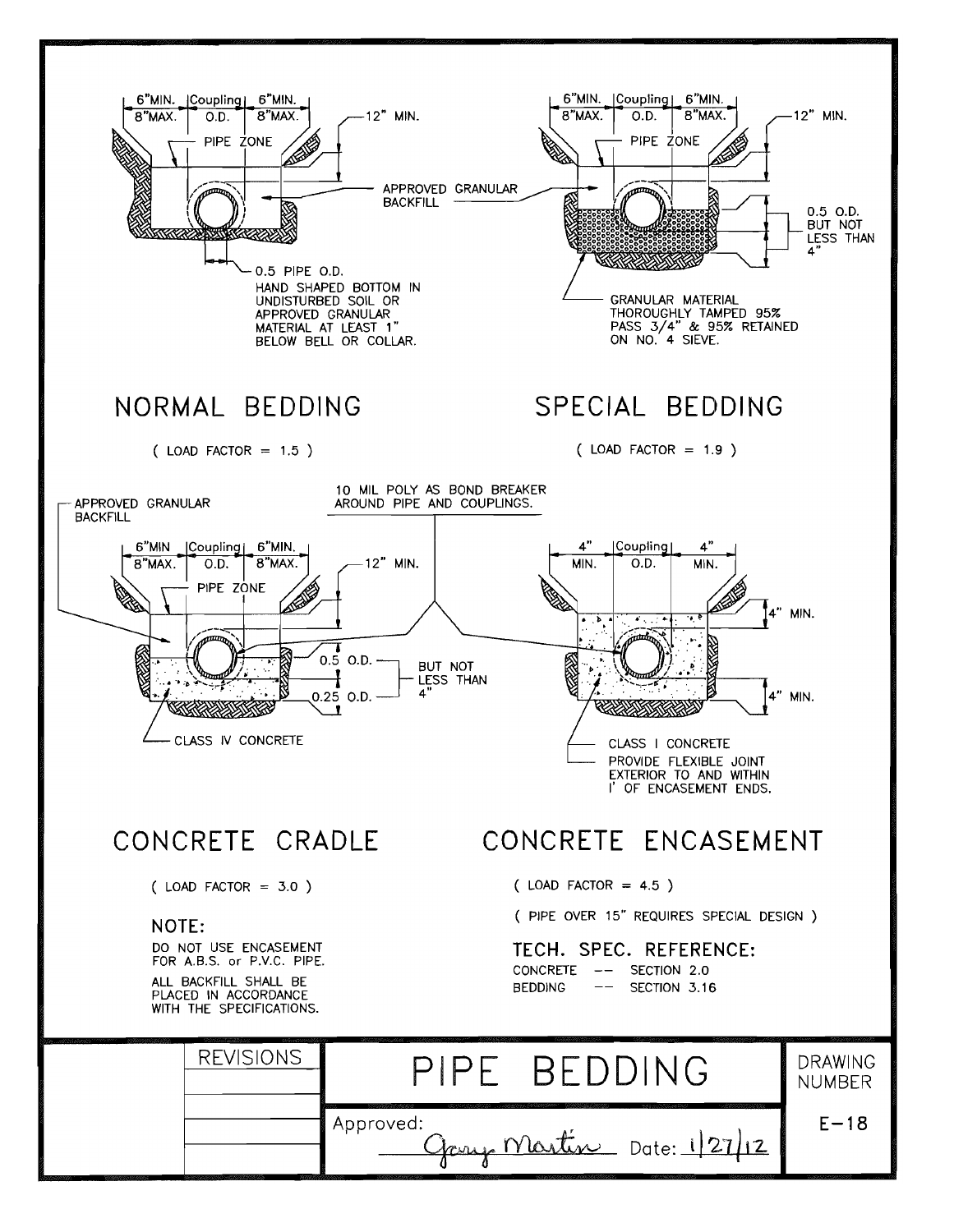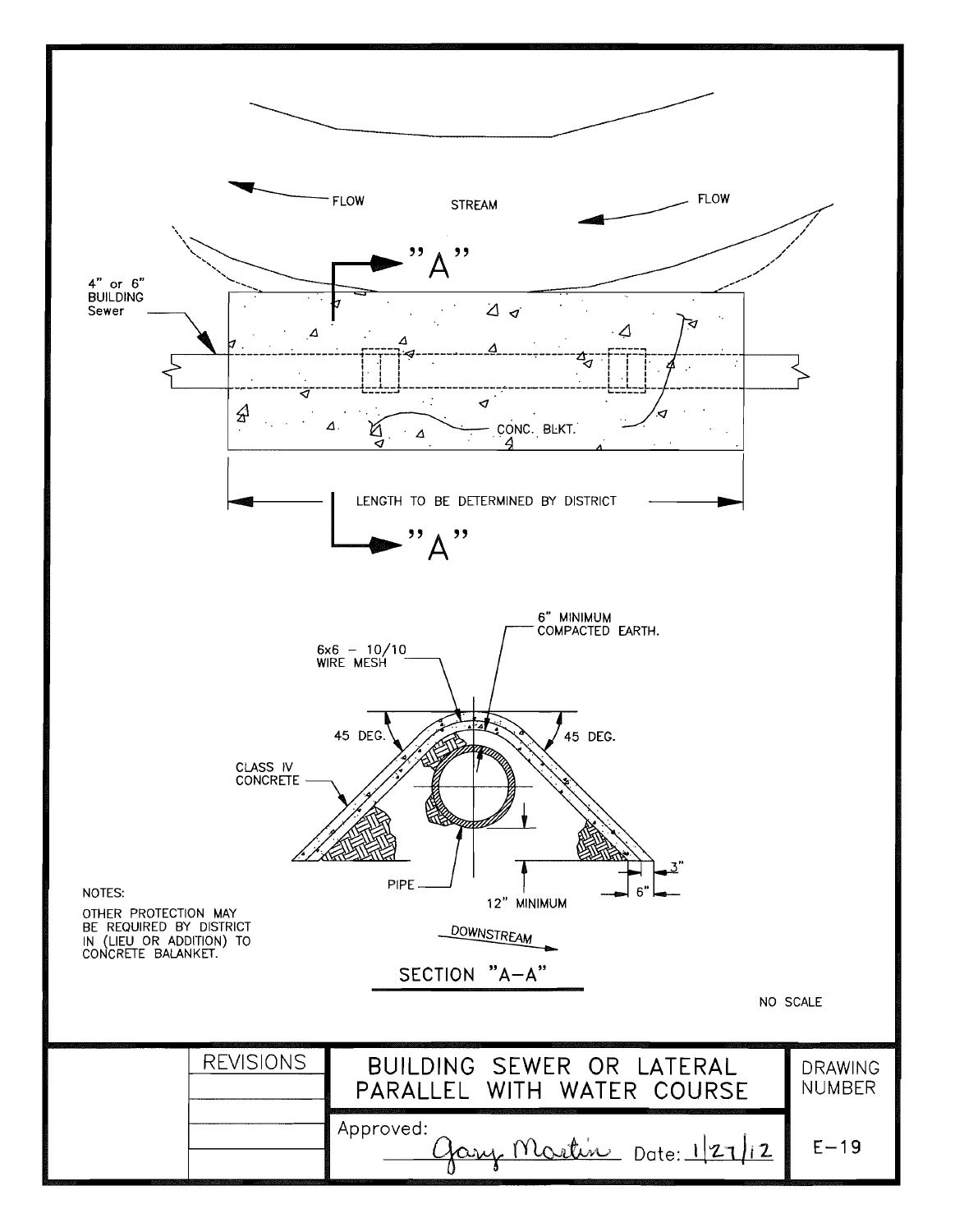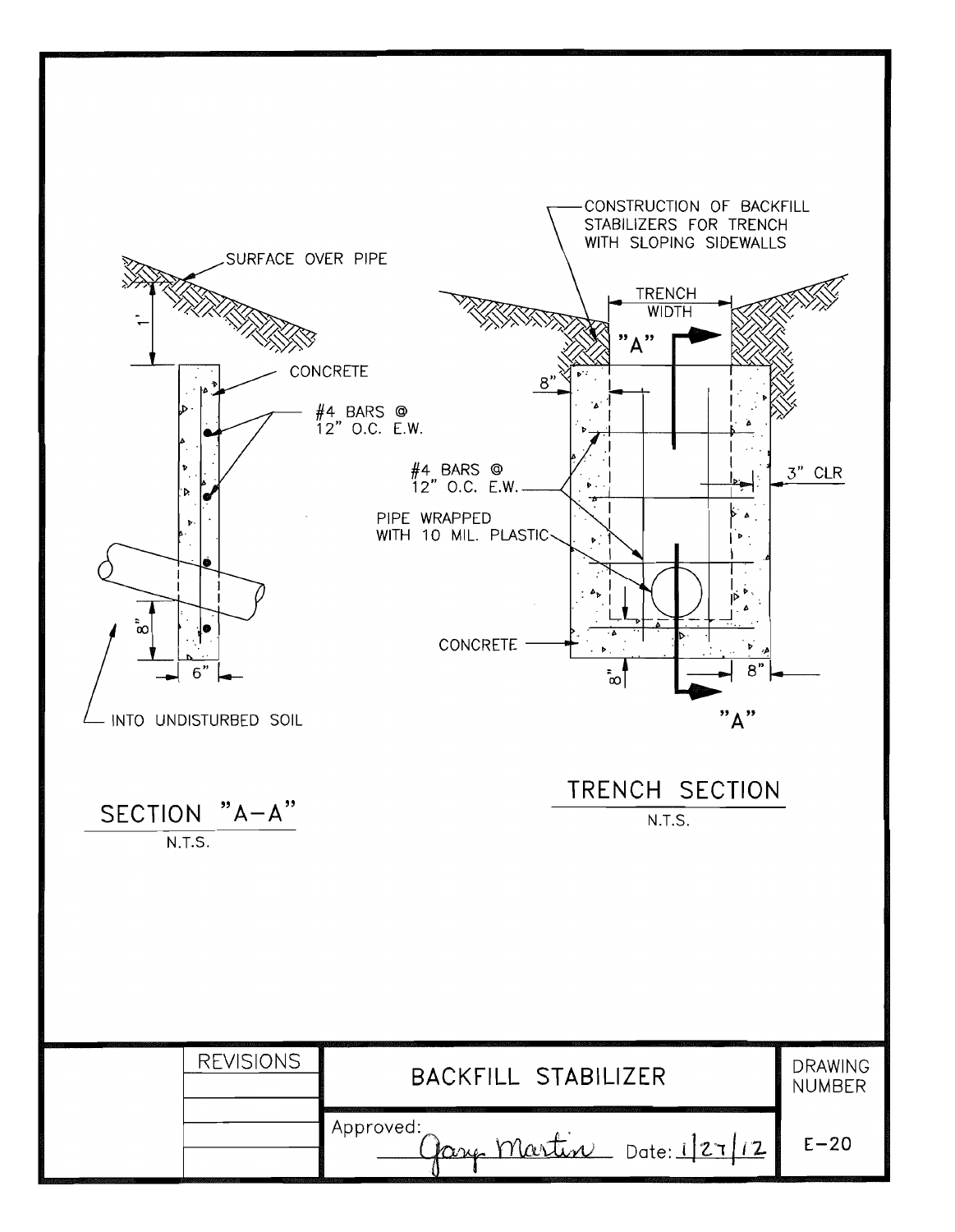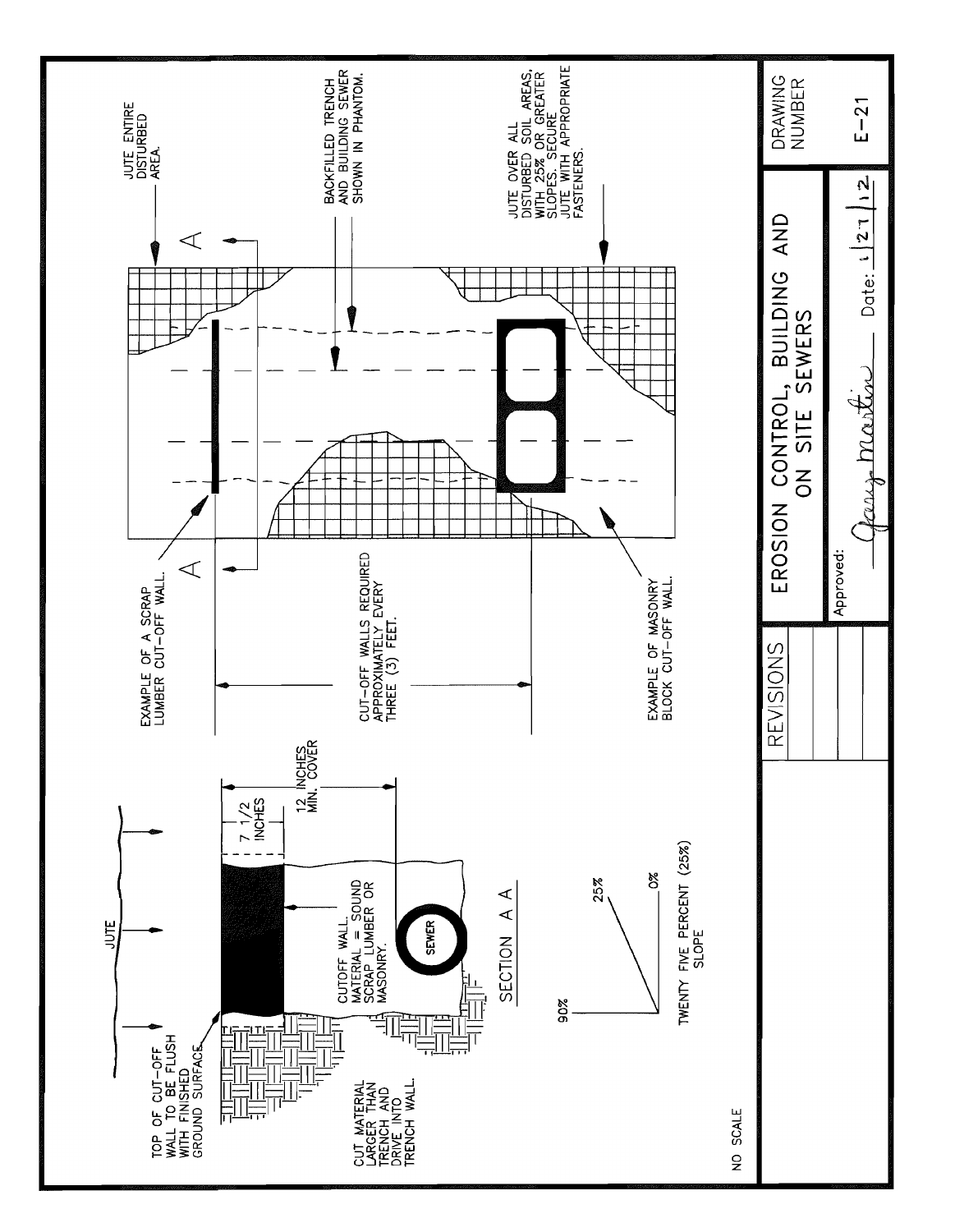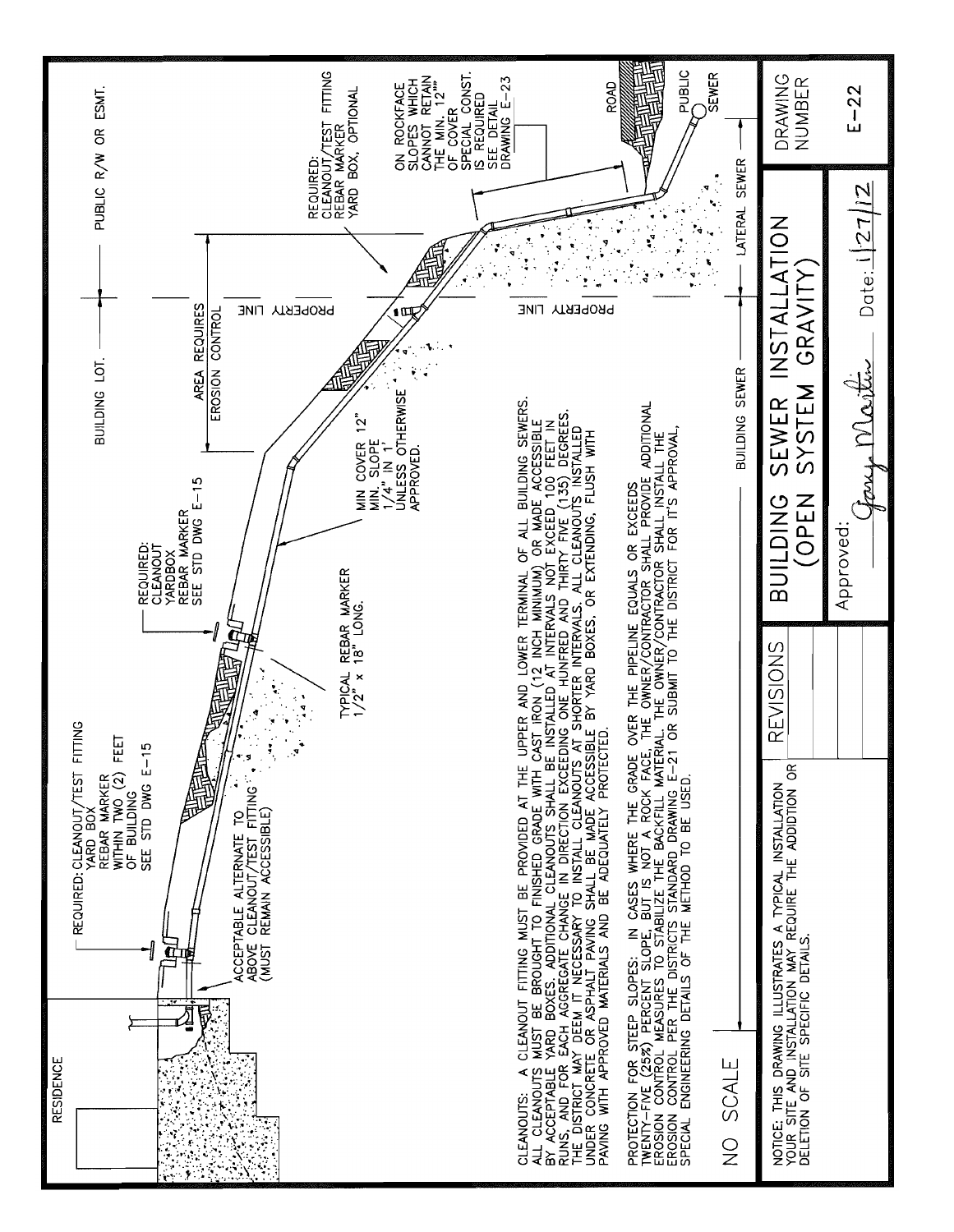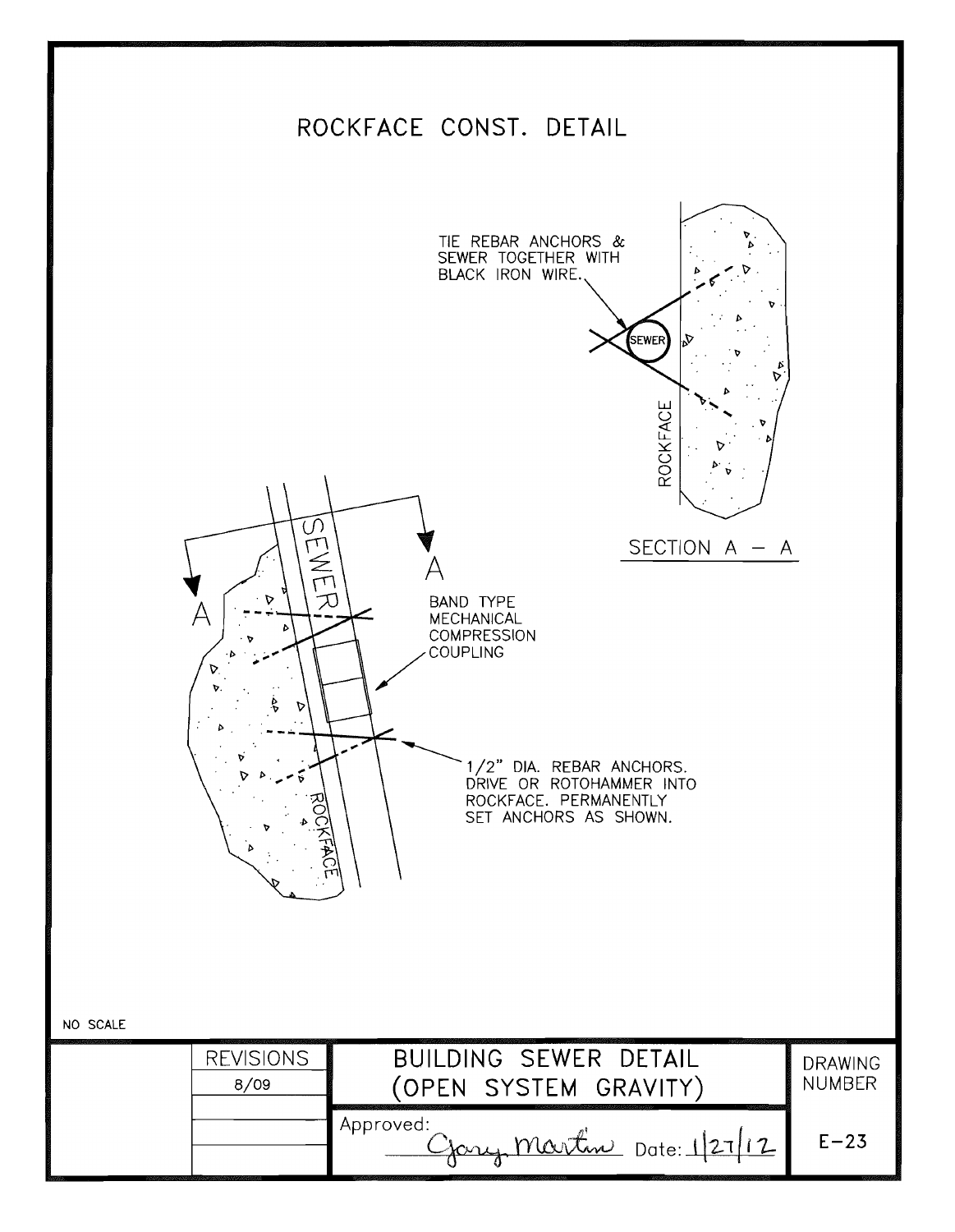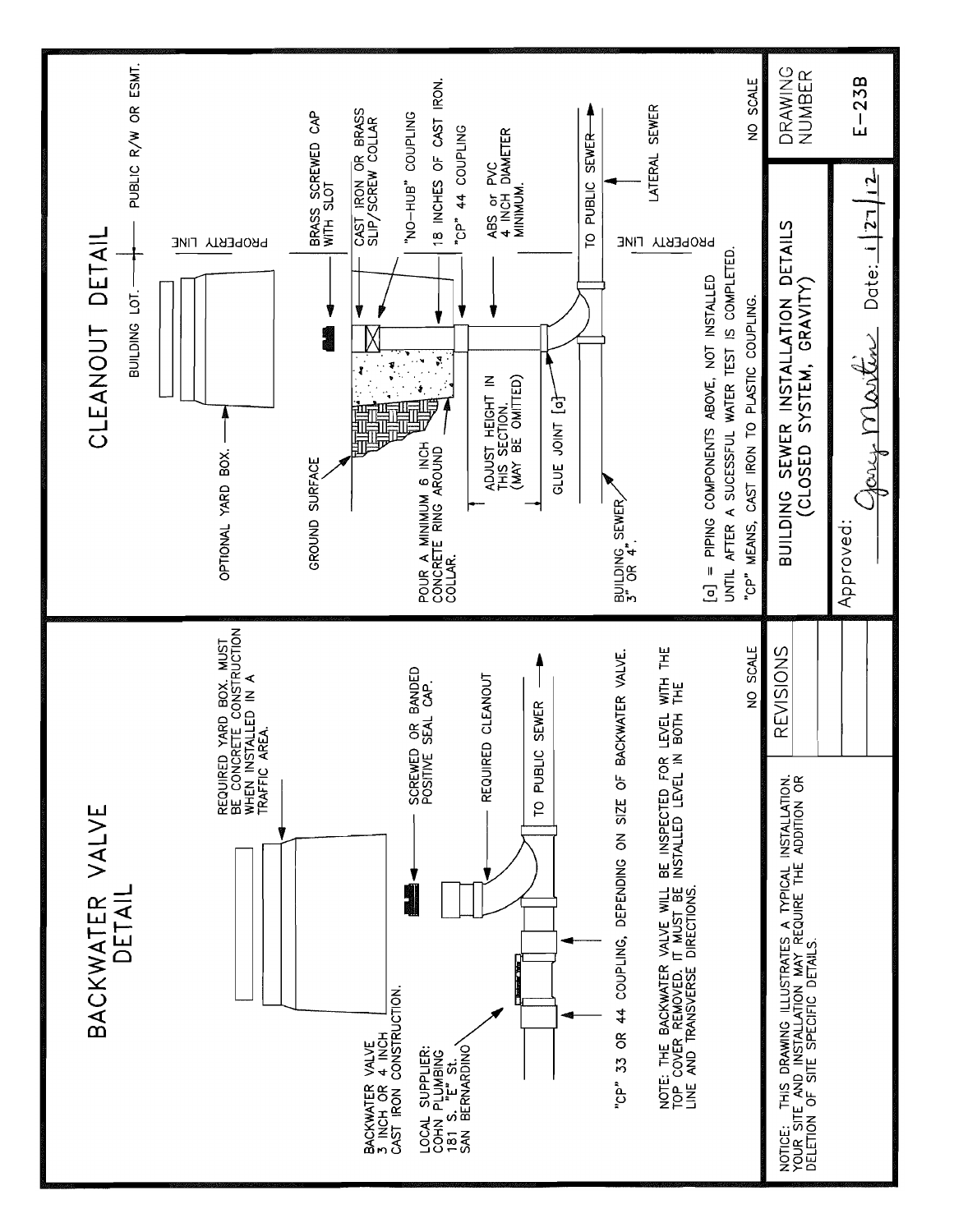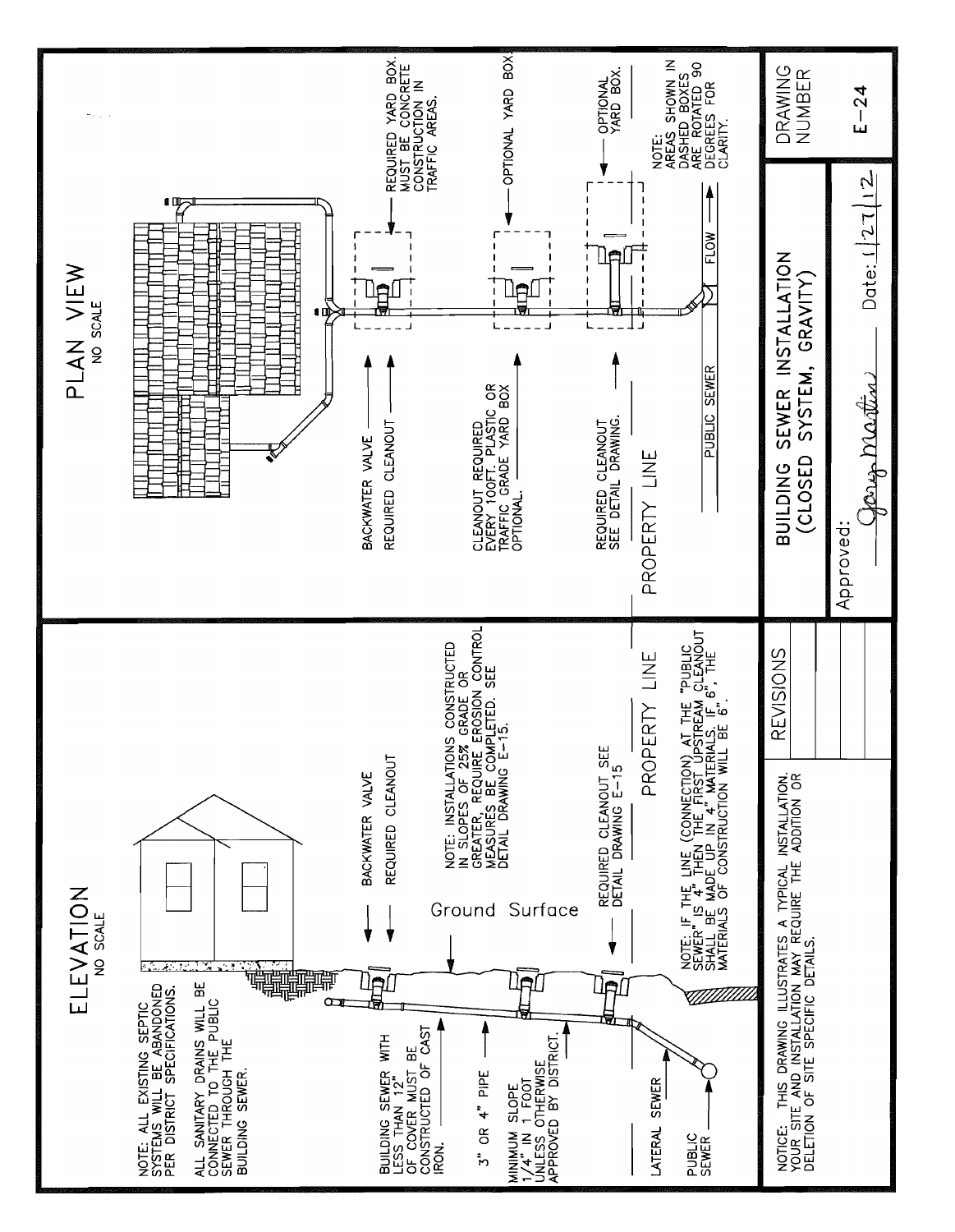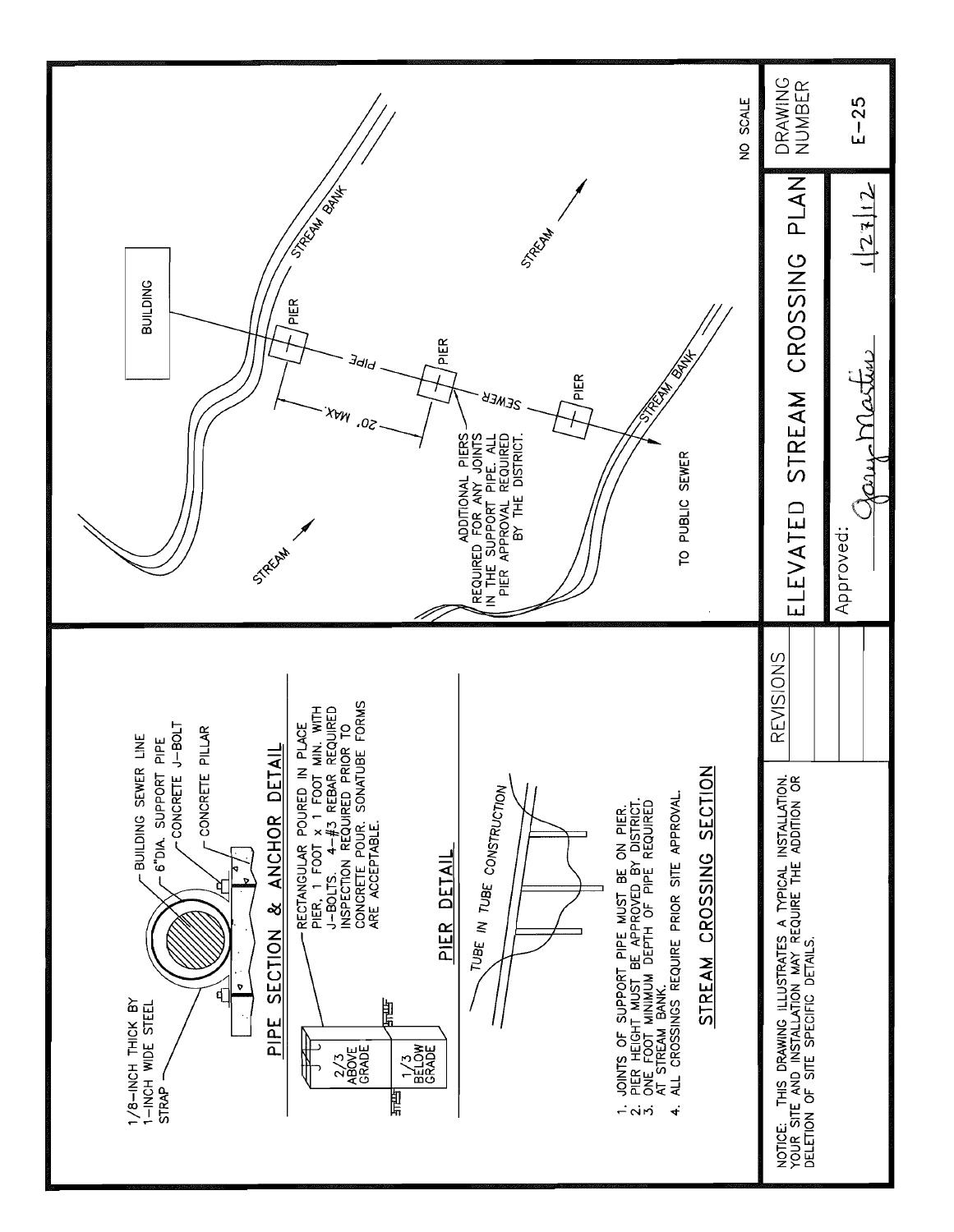

### NOTES:

- 1. CONCRETE ENCASEMENT SHALL BE INSTALLED AS<br>REQUIRED BY THE SPECIFICATIONS OR DIRECTED<br>BY THE ENGINEER.
- 2. CONCRETE SHALL BE CLASS 2 SACK SAND SLURRY

| <b>REVISIONS</b><br>10/09 | CONCRETE ENCASEMENT                            | <b>DRAWING</b><br><b>NUMBER</b> |
|---------------------------|------------------------------------------------|---------------------------------|
|                           | Approved: \<br><u>Gary Martin Date: 127/12</u> | $E - 26$                        |